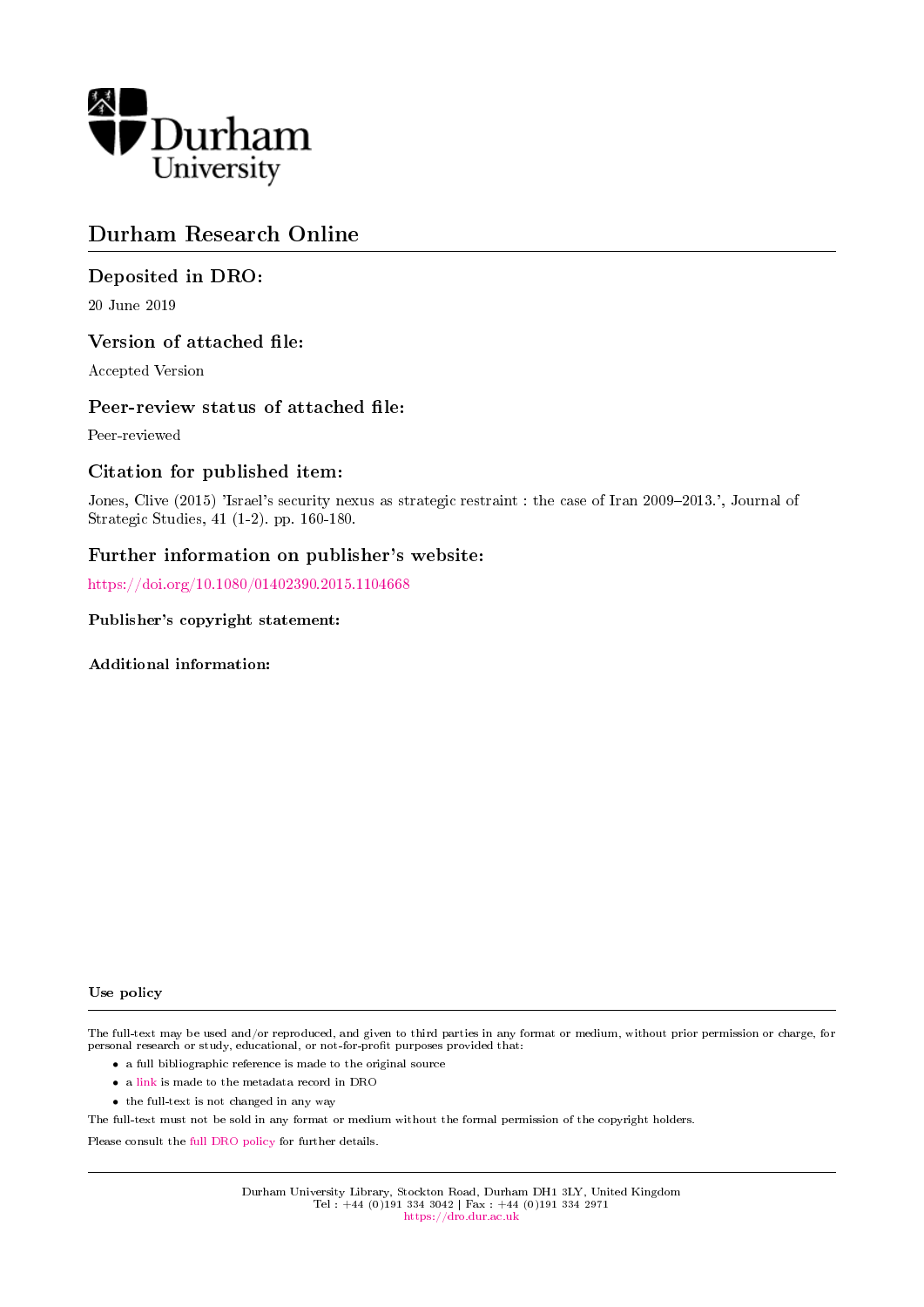# **Israel's Security Nexus as Strategic Restraint The Case of Iran 2009-2013**

#### **Abstract**

This article examines the debates in Israel between 2009 to 2013 over Iran's nuclear programme as a reflection of a particular type of civil-military or civilsecurity relationship. It analyses how key actors within that relationship particularly those with an intelligence background - engaged with media outlets in Israel and further afield to influence domestic and international opinion over how best to contain Iran's nuclear ambitions. In so doing, it seeks to address one fundamental question: are governments in Jerusalem any longer the final arbiters over deciding what is in the national security interests of the State of Israel?

**Key Words:** Israel, Civil-Military Relations, Nexus, Security, Intelligence.

### *Introduction*

On 5 November 2012, Israel's Channel 2 investigative programme *Uvda* (Fact), broadcast a feature alleging that two years previously - the exact date remained unclear - Prime Minister Binyamin Netanyahu and the former Minister of Defence, Ehud Barak, gave orders for the Israeli Air Force to begin preparations for a strike against Iran's nuclear facilities. The order, issued as a 'P-Plus', a designation that indicates action in readiness for war, was met with immediate resistance from the Chief of Staff, Lieutenant General Gabi Ashkenazi, the Head of Israel's external intelligence agency, the *Mossad*, Meir Dagan as well as Yuval Diskin, head of Israel's internal security agency, the *Shabbak*. Indeed, Dagan was reported to have told both Netanyahu and Barak that 'You are likely going to make an illegal decision to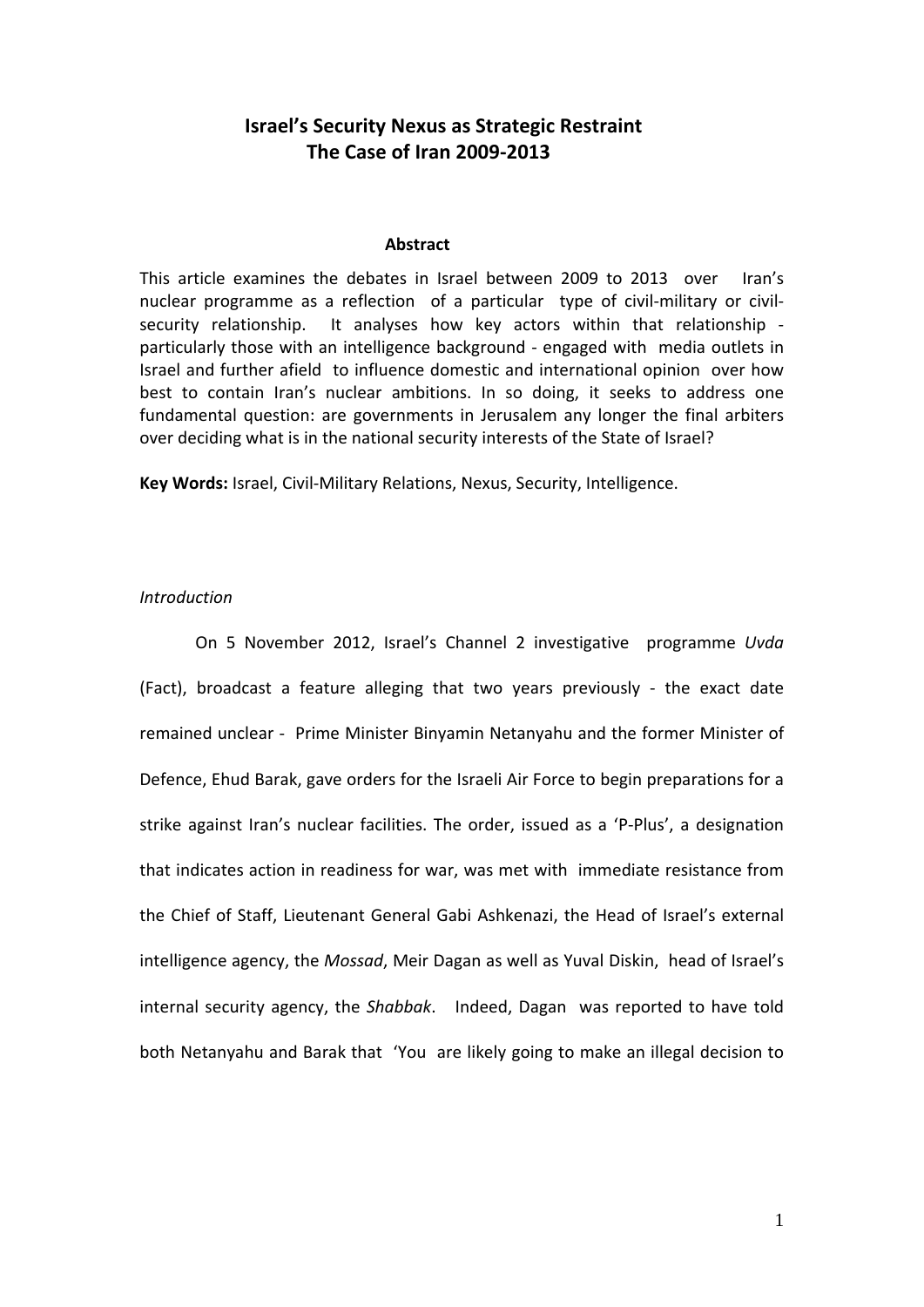go to war. Only the cabinet is authorised to do this'.<sup>1</sup> The former Defence Minister, speaking on the same programme, denied that 'P Plus' necessarily meant that such preparations indicated that an attack was likely, and rejected the allegation that any veto over military action, not least on the basis of a position taken by the Chief of Staff, prevented the political echelon within government from authorising an attack.

A later statement widely attributed to Dagan that Netanyahu had tried to 'steal a war' certainly added context to the extraordinary comments made by Dagan to a group of selected journalists on the very day he relinquished his position as head of the Mossad on 6 January 2011.<sup>2</sup> Rather than the usual valedictory speech followed by anodyne questions, Dagan, according to one of those present, launched a scathing attack on the belligerent sabre rattling that he felt had come to define Netanyahu's policies and rhetoric towards Iran's nuclear programme. For Dagan, not only was talk of Tehran constituting an existential threat to the existence of the Jewish State exaggerated, the apparent drift towards unilateral preventive military action placed Jerusalem increasingly at odds with Washington whose military and diplomatic support remains the bedrock of Israeli security. Moreover, should such an attack be launched, the inevitable estrangement from Washington and Europe following on from a *preventative* action of questionable legality under international -<sup>1</sup> Gili Gohen, ' Israel's Security Chiefs rejected orders to prepare for Iran strike in 2010', *Ha'aretz* (in Hebrew), 4 November 2012. The story was very quickly picked up by the foreign media. See for example Sheera Frenkel, ' I'm ready for war with Iran says PM, after army vetoed attack orders', *The Times*, 6 November 2012; Harriet Sherwood, ' Israel "planned Iran attack" in 2010', *The Guardian*, 5 November 2010.

<sup>2</sup> Interview with Dr Ronen Bergman, Chief Correspondent for Security and Intelligence Affairs for *Yediot Aharanot*, Tzhala, Tel Aviv, 1 August 2013.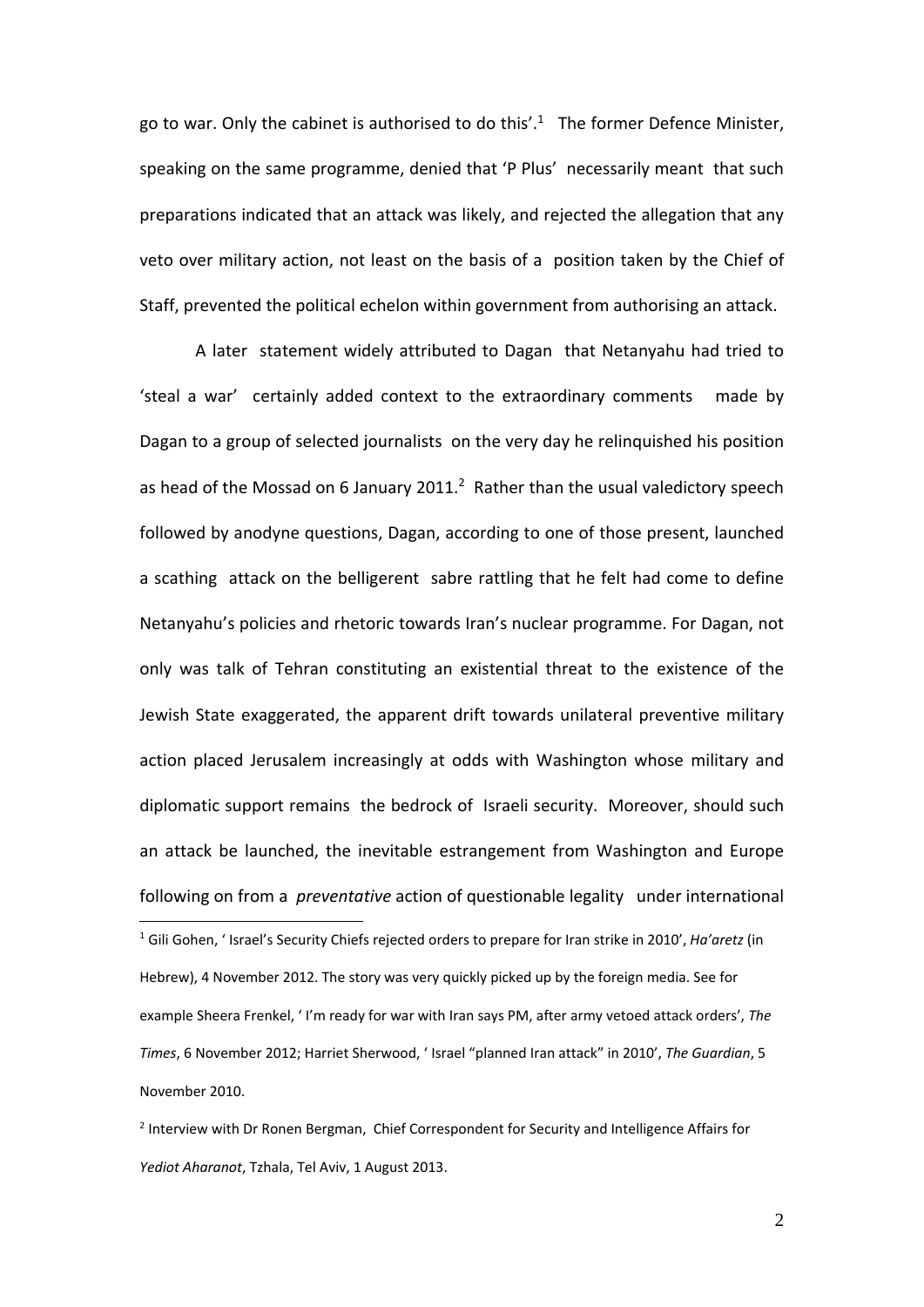law would inevitably invite regional retaliation – not least on part of Iran's close proxy Hezbollah - but with Israel seemingly devoid of any tangible diplomatic assets with which to mitigate its own recourse to the use of overwhelming military force in return. Certainly, Dagan's statement just five months later that an Israeli military strike against Iran would be a 'stupid thing', a remark made publicly during the course of an academic conference at the Hebrew University of Jerusalem in May 2011, was of a piece with his continued concern that the Israeli premier remained fixated on a course of action whose portends did not bode well for the future security of the State.<sup>3</sup>

For some in Israel, Dagan's outspoken comments were welcomed, casting as they did an unflatteringly light on a Prime Minister and Defence Minister all too willing to allow historical analogy to inform current strategic thinking. Yet while senior officers within the Israel Defence Forces (IDF) and the intelligence services have found Netanyahu's use of the Holocaust a somewhat crude rhetorical device in an attempt to rally world opinion, some directed their ire at Dagan for, as one put it,

<u>.</u>

<sup>3</sup> Ethan Bronner, ' A former spy chief questions the judgement of Israeli leaders', *The New York Times,*  3 June 2011; Yossi Melman, ' Ex-Mossad chief Dagan: Military Strike against Iran would be 'Stupid', *Ha'aretz* (in Hebrew), 8 May 2011. Well before Dagan's outspoken remarks, another former head of the Mossad, Efraim Halevy had warned of the untold consequences of an attack on Iran that could last for a 100 years and as such, should only be considered as a last resort. See 'Ex-Mossad chief says strike Iran could "affect us for 100 years"', *Ha'aretz* (in English), 26 July 2008. This view contrasted with that of his erstwhile colleague and predecessor as head of the Mossad, Shabtai Shavit who in 20008 suggested that Israel had only a year to destroy Iran's nuclear programme. See 'Former Israeli spymaster: we have a year to hit Iran nukes', *Ha'aretz* (in English), 29 June 2008.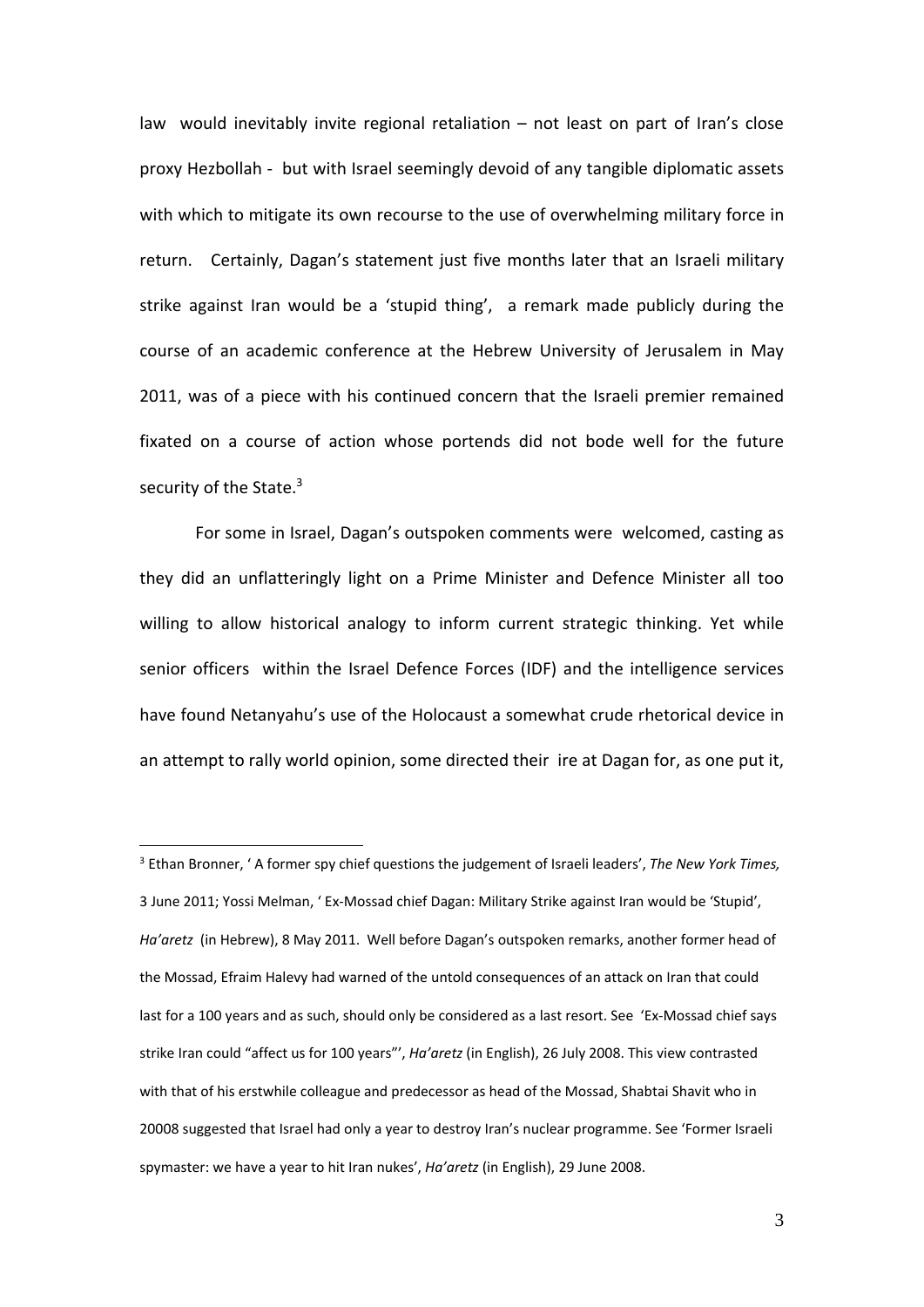'washing Israel's dirty laundry in public'. $4$  To be sure, the debates over the likelihood or otherwise of an Israeli strike against Iran's nuclear facilities have now abated somewhat, the more constructive atmosphere following the agreement reached between the P5+1 and Tehran over the lifting of sanctions in exchange for robust monitoring of Iran's nuclear programme being largely responsible. Even so, Jerusalem has made it clear that a viable military option remains on the table should Iran, having successfully diluted what has been a harsh sanctions regime, subsequently be discovered to still be developing a nuclear programme whose aim, ultimately, is to realise a nuclear weapons capability.

Examining the actual scope and intent of Iran's nuclear ambitions and Israel's likely response is not the object of this article however. Rather, by focusing upon the period 2009-2013 when a unilateral strike by Israel appeared to be a real possibility it seeks to examine the debates among and between Israel's security elite over how to confront the Iranian nuclear programme**.** Conceptually, these debates have gone beyond the established typology used previously to describe civil-military or civilsecurity relationships in Israel to encompass how key actors, particularly within the realm of intelligence engaged with, used, and in some cases abused ties to global media outlets - not least in the United States - in order to try and influence both public debate at home and international opinion abroad over how best to contain Iran.

<u>.</u>

<sup>4</sup> Interview with Major General (Res) Amos Yadlin, Institute for National Security Studies (INSS), Tel Aviv, 29 July 2013. Yadlin is currently the Director of the INSS. In 1981, he was one of the IAF pilots involved in the destruction of the Iraqi nuclear reactor at Osiraq and between 2006 and 2010 he was Director of Agaf Modi'n (Military Intelligence Directorate of the IDF)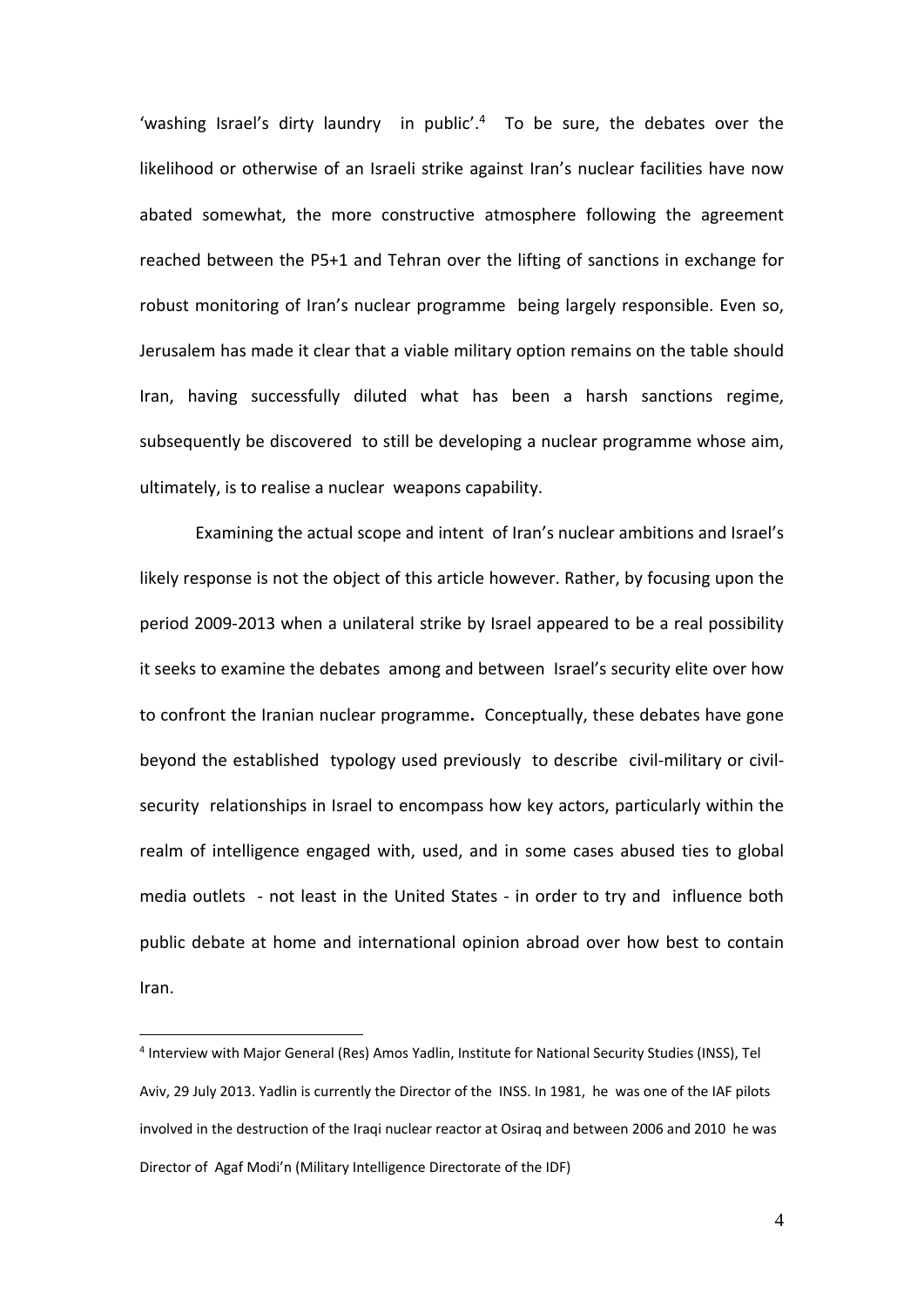Taking as its starting point the idea of the security-network as a form of epistemic community (rather than a theory of civil-military relations in Israel), and based on primary source interviews with senior military and intelligence officials in Israel as well as close analysis of relevant secondary source material, this article examines the extent to which Israeli government debate and policy towards Iran's nuclear programme was influenced by what it terms a 'security nexus'. This security nexus used media outlets to shape internal and external public discourse over that strategy, a discourse which in turn informed the perceptions of state actors in Europe and North America. Moreover, the use of global media outlets by Dagan in particular to air his concerns over the likely consequences of unilateral Israeli action against Iran was but a logical extension of how, from the premiership of Ariel Sharon onwards, Israeli intelligence officials *in particular* (my emphasis) increasingly played to a public gallery that had, hitherto, been kept in relative ignorance of their very identity, let alone their actual activities, clandestine or otherwise on behalf of the state.

The broader question that the article seeks to address is ultimately the influence exercised by a security nexus that justifies its actions in defence of Israel, maintains contact with the bureaucracies of state, but ultimately, through the use of global media outlets, operates beyond its sovereign control on matters related to national security. In short, on issues of strategic, yet alone existential concern, this article examines the extent to which elected Israeli governments can actually remain the sole arbiters on deciding what is, and what is not in the national security interest of the State.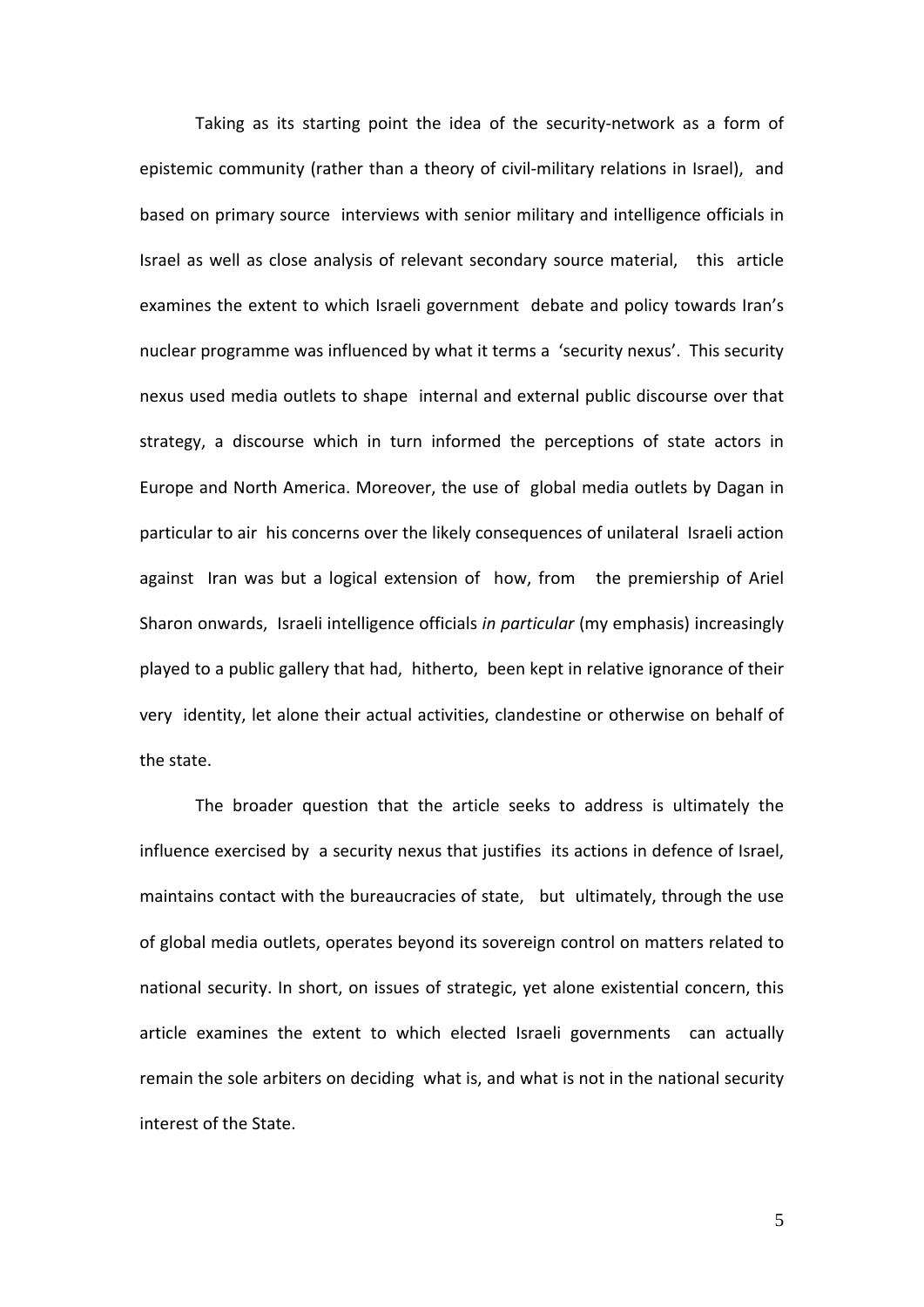### *From Security Network to Security Nexus*

<u>.</u>

Not surprisingly for a state and society that has lived in various forms of protracted conflict with its neighbours, the literature dealing with civil-military relations in Israel is as vast as it is varied. Even so, the debates follow a continuum, ranging from what Oren Barak and Gabriel Sheffer have termed 'Traditional Approaches' that posit a military and its attendant institutions and structures formally subservient to the state, to more critical appreciations that highlight the fungible nature of the supposed boundaries that separate the military and civilian spheres beloved of such traditionalists.<sup>5</sup> Such critical approaches highlight the functional nature of the relationship between the political and military spheres, not just in the process of 'parachuting' when senior officers made a seemingly effortless transition into party politics and government, but more importantly, in how the language and dominant discourse of security determined the scope and level of resource extraction by a professional military elite that reinforced the privileged position of the IDF in Israeli society.6

<sup>5</sup> For a traditional account of Israel's civil-military relations see Amos Perlmutter, *Politics and the Military in Israel 1967-77* (London: Frank Cass, 1978). More critical accounts are to be found in Uri Ben Eliezer, *The Making of Israeli Militarism* (Bloomington: Indiana University Press, 1998); Yoram Peri, *Generals in the Cabinet Room: How the Military Shapes Israeli Policy* (Washington, D.C: United States Institute of Peace Press, 2006). Some academics have identified what they refer to as 'waves' in the study of civil-military relations in Israel. Foremost among these scholars is Stuart Cohen. See Stuart Cohen, *Israel and its Army: From Cohesion to Confusion* (London: Routledge, 2008), pp.1-15. <sup>6</sup> Oren Barak and Gabriel Sheffer, ' The Study of Civil Military Relations in Israel', in Oren Barak and Gabriel Sheffer, *Militarism in Israeli Society* (Bloomington: Indiana University Press, 2010), pp.17-18.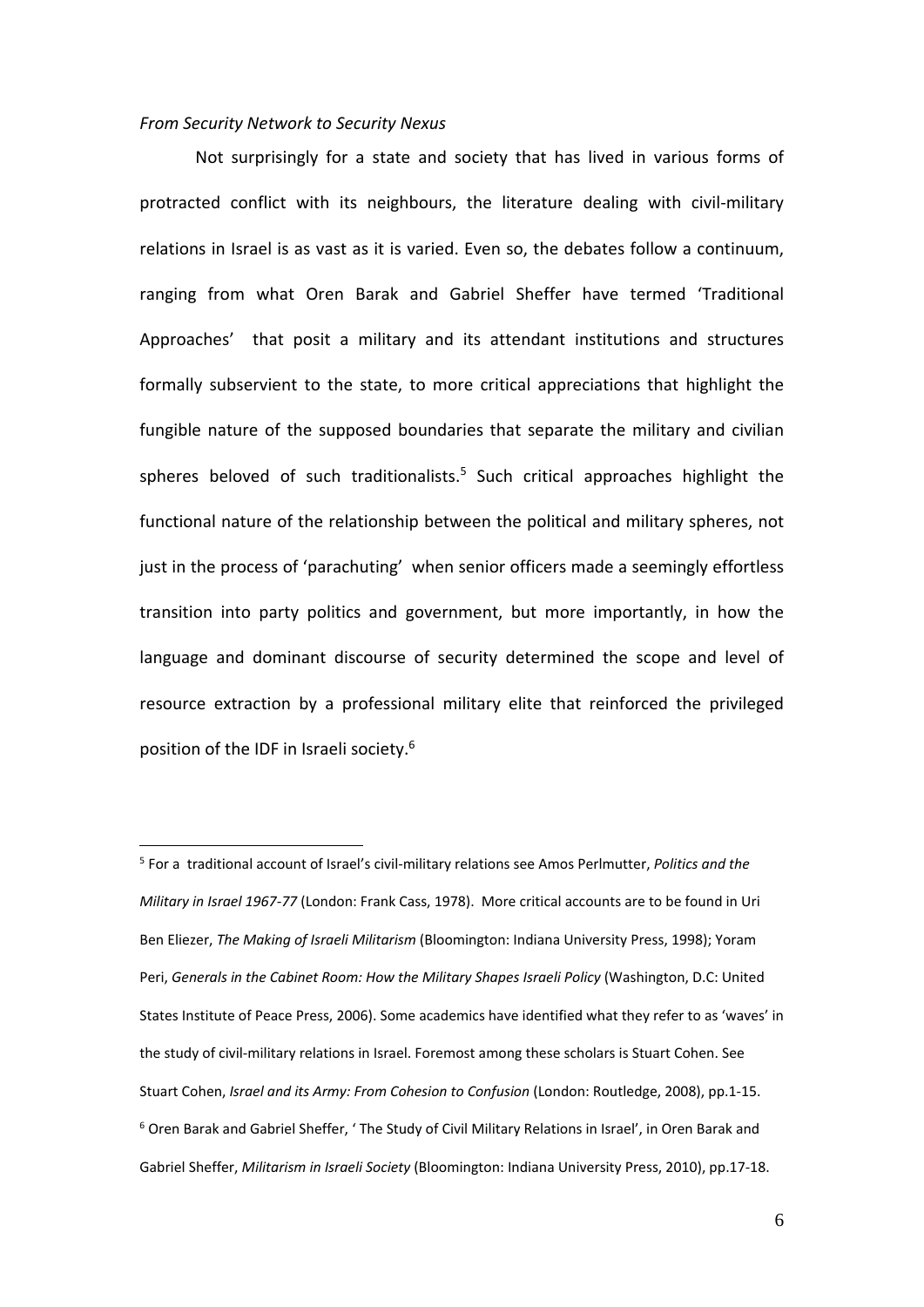With its intellectual debt to the post-modernist tradition very much to the fore, New Critical Approaches focus more upon the cultural underpinnings of civilmilitary relations in Israel, making the claim that the securitised nature of the state as it has emerged over seven decades of conflict has denied sufficient agency to civil society to counter what they see as the undeniable militaristic tone of public discourse across Israel.<sup>7</sup> Like the Critical Approaches, the New Critical Approaches move beyond a model of civil-military relations based upon a rigid institutional and structural arrangements. The emphasis instead is placed upon the 'informal political and social relationships' between the political and military spheres that highlights the 'cultural dimensions' of an interface that at its core privileges a military culture. But because of the incomplete nature of the very process of state formation, a situation exacerbated by the legacy of the June 1967 war and the exact dominion to be claimed over the occupied territories, Barak and Sheffer conclude that the conceptual basis of both the Critical and New Critical Approaches towards understanding the nature of civil-military relations in Israel remains constrained precisely because they remain grounded in a Western intellectual tradition that has taken insufficient account of the Israeli condition.<sup>8</sup>

Taking as their conceptual point of departure, Barak and Oren went on to develop the idea of a 'security network' as key to understanding contemporary civilmilitary relations in Israel, and not least in an era when the proportion of former

<sup>7</sup> Barak and Sheffer, ' The Study of Civil-Military Relations in Israel', in *Militarism in Israeli Society*, pp.18-21.

<sup>8</sup> Barak and Sheffer, ' The Study of Civil-Military Relations in Israel', in *Militarism in Israeli Society* , p.21.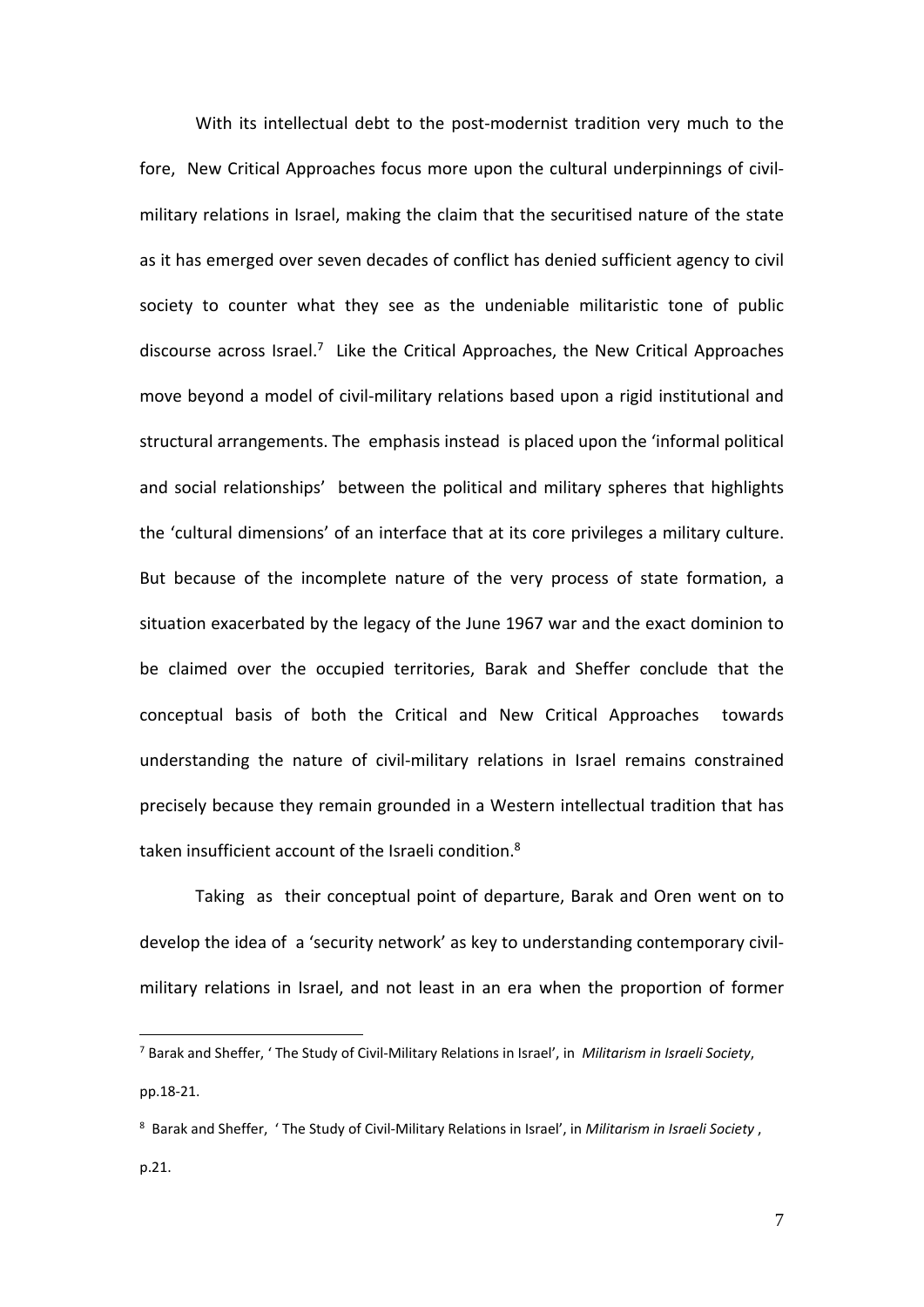high ranking army officers actually serving in government - a manifestation of parachuting - has been much diminished. As they argue:

Our approach is to view these (civilian and military) sectors as consisting of many actors that intermingle very closely and form a highly informal policy network – the Security Network. This analytical and theoretical approach takes into consideration the increased penetration of active and retired personnel of the security sector into most of the civilian sphere, which it seems has no parallel [elsewhere] in effective democratic states, and which, moreover, is not balanced by control of the state's security sector.<sup>9</sup>

Noting that such networks are the inevitable result of a particular process of state formation under conditions of perpetual conflict and regional atrophy, they conclude by adding that 'Our concept of Israel's security network thus connotes a complex and fluid type of relationship between security and civilian actors, but one that is ultimately capable of shaping the policymaking process as well as determining concrete policies.' The most obvious example of this cited by Barak and Sheffer is opposition to proposed defence cuts in which the epistemic weight of the security network has often proved decisive in warding off the more substantive savings demanded by successive Israeli finance ministers.10

The security network approach developed by Barak and Sheffer does offer a more sophisticated account of civil-military relations in Israel, not least because the very term can account for the role of intelligence, and the increasing public roles

-

<sup>9</sup> Barak and Sheffer, ' The Study of Civil-Military Relations in Israel', in *Militarism in Israeli Society*, p.25.

<sup>&</sup>lt;sup>10</sup> Oren Barak and Gabriel Sheffer. ' Israel's "Security Network" and its impact: an exploration of a new approach', *International Journal of Middle East Studies*, 38/2 (2006), pp.251-53. The argument was elaborated still further in Gabriel Sheffer and Oren Barak, *Israel's Security Networks: A Theoretical and Comparative Perspective* (New York: Cambridge University Press, 2013).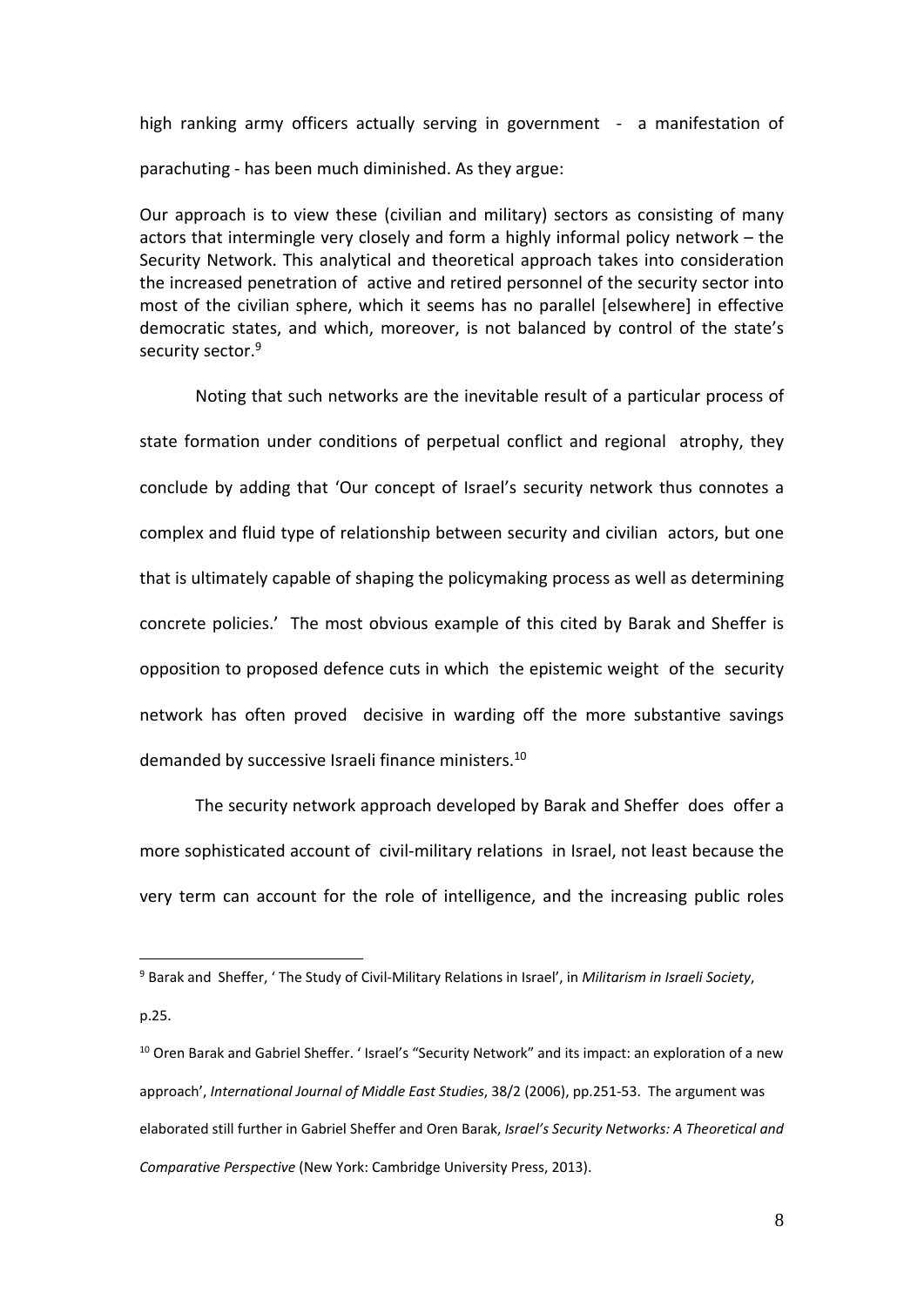played by serving and former senior members of Israel's intelligence agencies – Directorate of Military Intelligence (*Agaf Modi'in*), the *Mossad* and the *Shabbak* – to be included as part of such a network. That said, the framework developed by them probably carries more weight in terms of its analytical value than as a theoretical construct. Indeed, one obvious criticism is that Barak and Sheffer impute a unity of purpose as well as influence to the network that remains consistent over a range of issues, rather than contingent on the very context surrounding any one or a number of issues. The controversy for example surrounding the documentary film *The Gatekeepers* would suggest that despite the deeply held view of six former heads of the *Shabbak* that Israel's continued occupation of the West Bank was untenable, internal political considerations of an often visceral if not ideological nature continue to determine actual state policy towards the Palestinians. $11$  For the purposes of this article, the salient point is not only the lack of unity between these former practitioners and the politicians – dissonance that has perhaps been consistent if hidden over time – but why such dissonance has now spilled over in to the public domain. As will be noted later, this particular *zeitgeist* is very much the result of a shift in the nature of security-media relations that dates back to the *al-Aqsa* intifada.

-

<sup>11</sup> *The Gate Keepers (*הסף שומרי (Directed by Dror Moreh, Cinephil, Israel, released 2012. A longer version of the documentary was broadcast in Israel where, inevitably it proved controversial, not least among some former security officials who felt the comments expressed were a betrayal of those who had operated under the command of those interviewed. Nonetheless, it was met with widespread international acclaim and was nominated for the category of Best Documentary in the 2012 Academy Awards.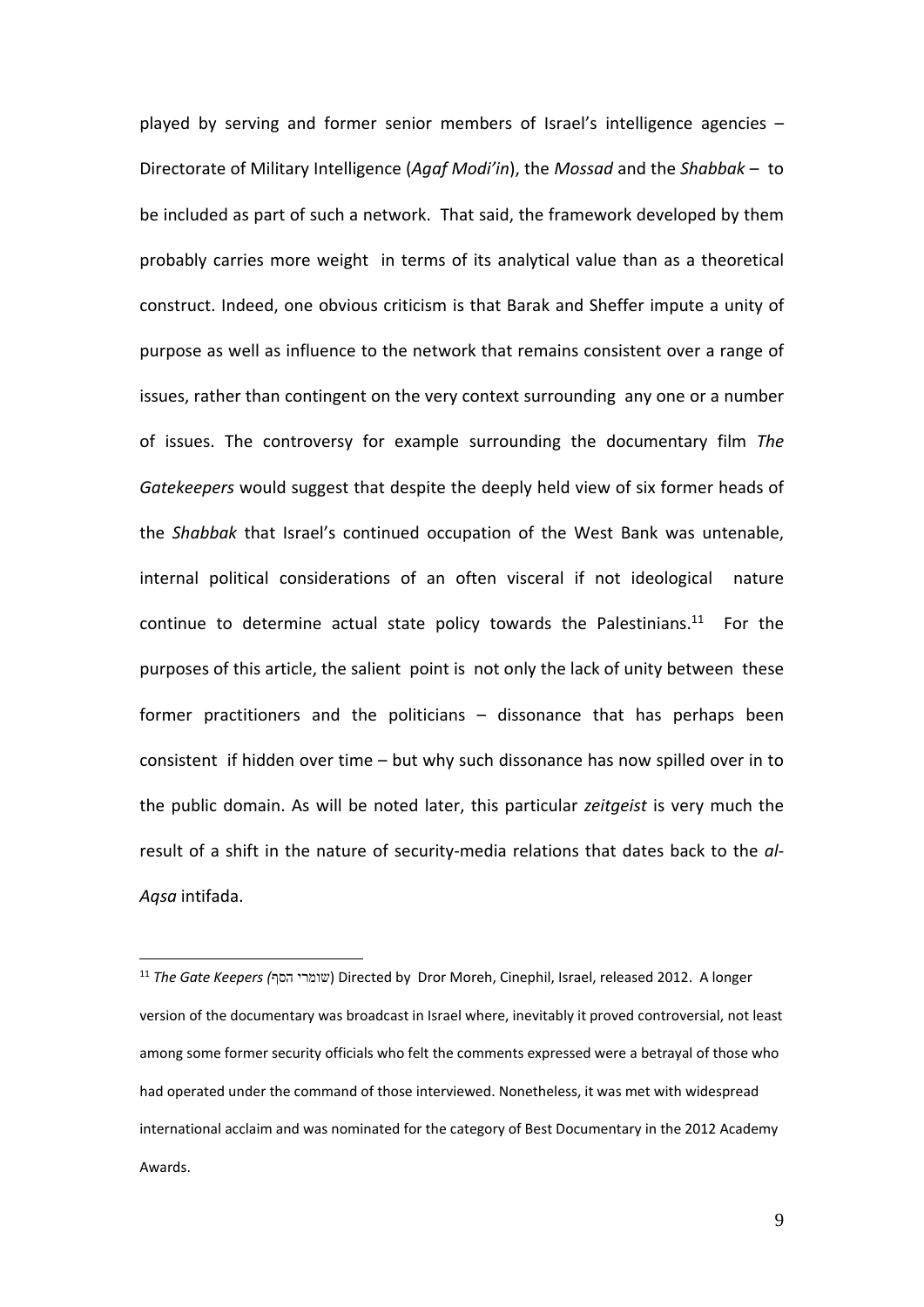As such, it is perhaps more accurate to develop the idea of a 'security nexus' which emerged in response to the more bellicose stance of Netanyahu. This nexus is defined here as a tangible connection between an epistemic community and the actual issue involved so that members of this community coalesce around their interest or expertise and unite in their desire to effect an outcome as it relates to the specific issue at hand. This moves the debate beyond the idea of a 'network' posited by Barak and Sheffer. While they highlight the intimate nature of a network that cuts across both civilian and military spheres, it remains intangible much beyond their emphasis upon the influence it wields over the allocation of budgets and resources to the defence and security sector. Indeed, their analysis is too parsimonious in its approach, embracing as it does a reductionism that does not move much beyond describing the informality of these ties.<sup>12</sup>

By contrast, the focus on a 'nexus' highlights the contingent nature of the relationship between those that constitute the nexus and the issue involved. The nexus therefore constitutes individuals who may profoundly disagree on a range of other issues but share a platform to exert particular influence over a shared concern at a particular time. In short, the nexus is not just about the scope of the individual relationship but how the cumulative effect of the relationship links to and influences a given issue. This linkage or engagement might be temporary and indeed might well fracture precisely because of the short-term nature and scope of interest of the

<u>.</u>

<sup>12</sup> For example, see Guy Rolnik, ' Is Israel's defense establishment a giant interest group?', *Ha'aretz* (in English) 28 January 2014. In this interview, Sheffer concluded that the security network worked to entrench a particular understanding among the Israeli public of the conflict with the Palestinians that helped in the process of resource allocation.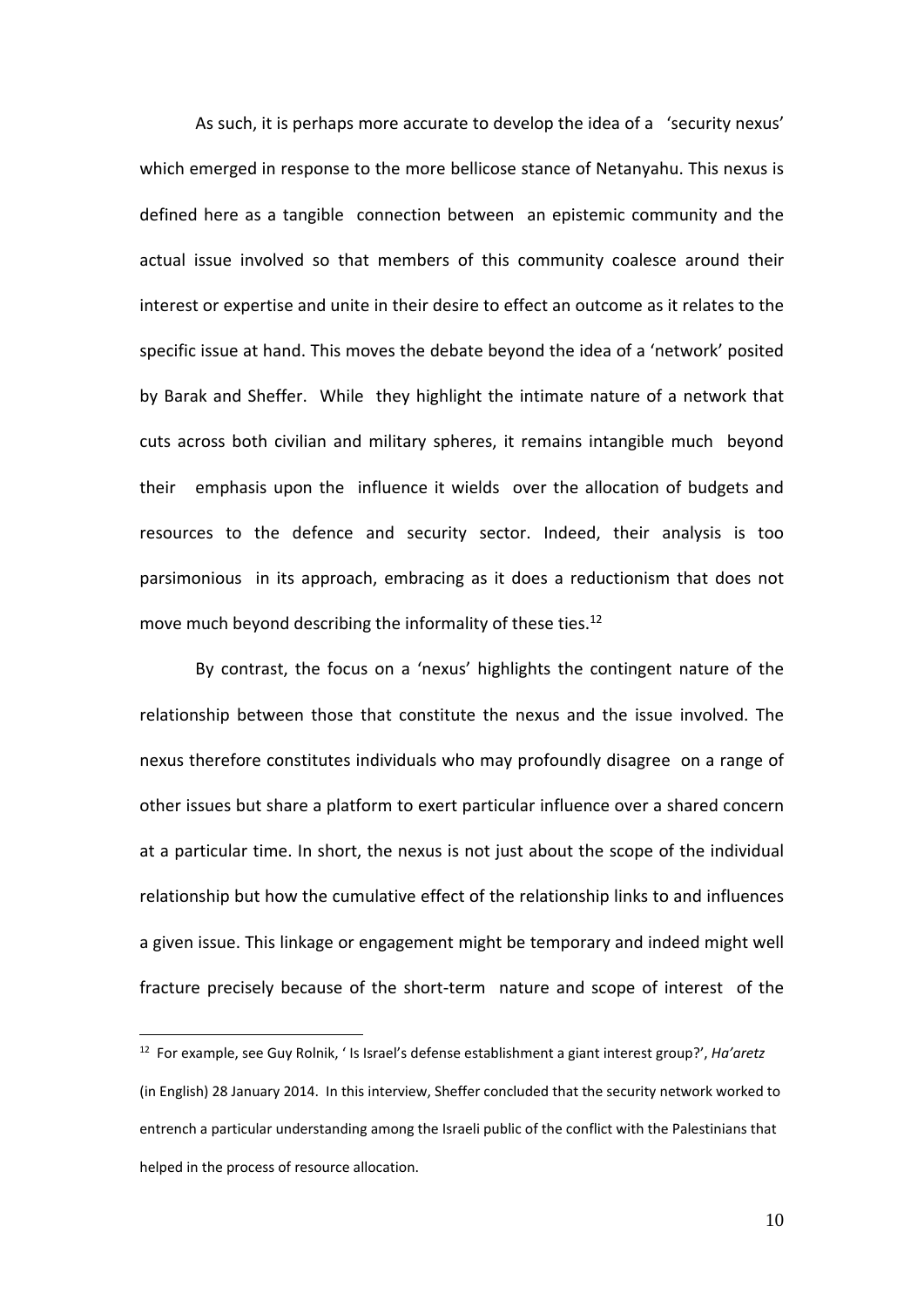constituency concerned. Even so, in the case of the debate over Iran, this security nexus was defined by 1) the epistemic weight and therefore influence the intelligence backgrounds of members of the nexus in particular could exercise among target audiences and 2) the ability of its members on this single issue of Iran to connect with and influence public debate both in Israel but equally importantly, across Europe and North America through effective use of global media outlets. In short, the concern expressed by so many retired Israeli security officials associated with this nexus - a concern that utilised a symbiotic relationship that had come to mark intelligence-media relations in Israel over the previous decade - proved influential, as later conceded by Barak, in hardening Washington's opposition towards any unilateral strike by Jerusalem against Tehran. $^{13}$ 

## *Media-Security Relations in Israel*

As with the changing nature of civil-military relations in Israel, those between the media and security establishment have , as Yoram Peri noted, developed over time, shaped by historical context, technological innovation and changes to the very social composition of Israel itself. Once a loyal partner in the process of state creation and consolidation and where the reified nature of security determined what Peri termed a process 'deferential journalism', security-media relations from the 1980s onward began to become more hostile as the justification

 $13$  Barak actually complained that opposition to an attack that was felt at an elite level was precisely because of what he termed a 'public scare campaign'. Gide Weitz, ' Former PM Barak: To go nuclear, Iran is waiting for the world to be paralysed', *Ha'aretz* (in Hebrew), 16 January 2015.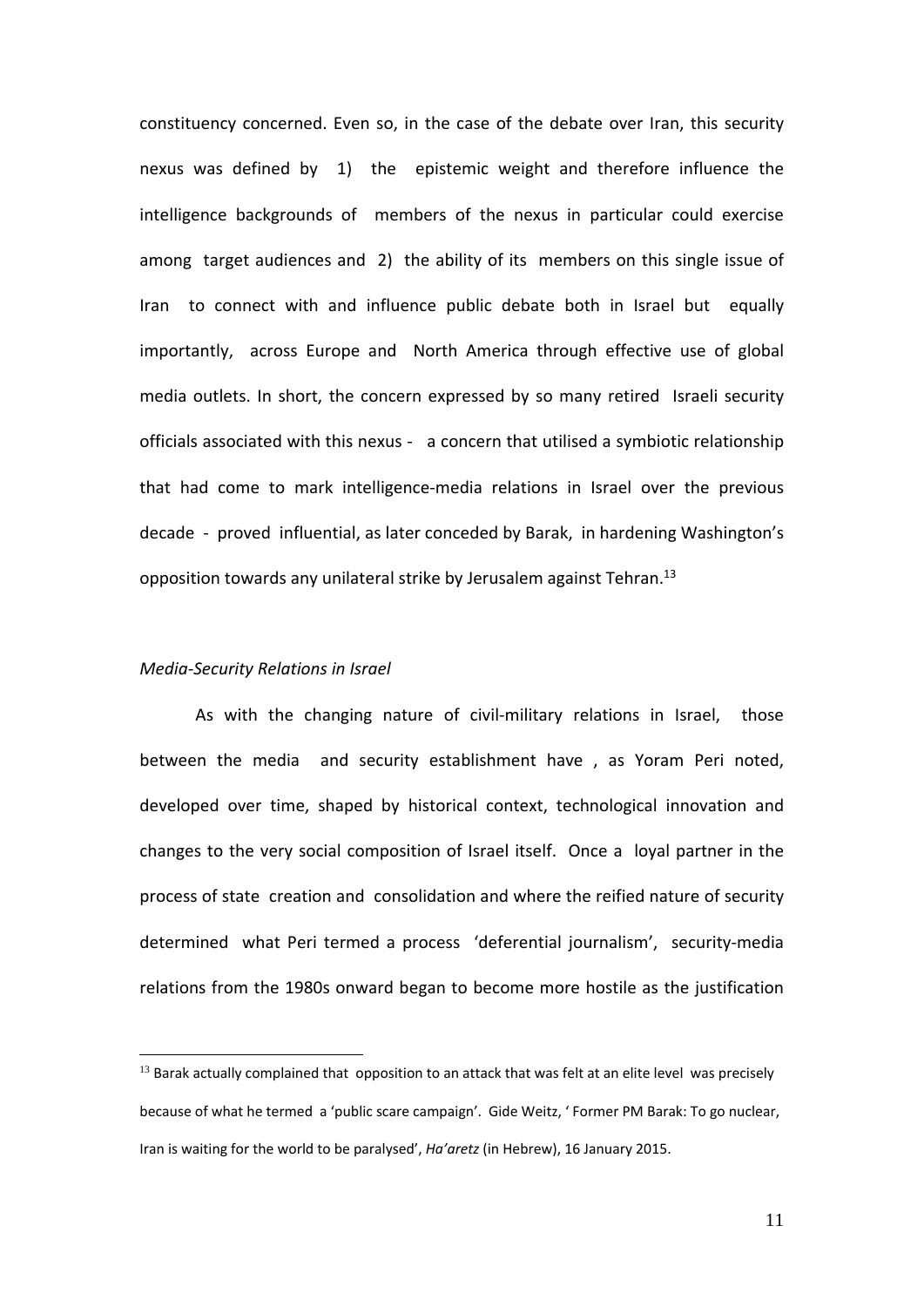for the recourse to force, as well as how the IDF conducted itself came under increased public scrutiny. In part the shift was an inevitable response to the political events surrounding both the October 1973 war and nine years later, the public outcry across Israel following its invasion of Lebanon.<sup>14</sup>

Equally however, the shifting eddies of Israel as a society suggested a populace less deferential and more willing to voice outright scepticism of received wisdoms as they related to security issues. This reflected the decline of a centre-left political order that had always enjoyed a monopoly over the media outlets. The election in 1977 of Israel's first right-wing led coalition government for many marked the decline of *mamlachtiyut* – that particular form of Israeli statism – in which the media had, hitherto, largely been subservient to parties of the centre left that had constituted the natural order of government. While privately owned newspapers came to dominate the print media, the advent of cable and digital platforms across Israel and with it, the deregulation of broadcasting from the 1990s onwards, exposed Israelis to a global array of news sources that made it increasingly difficult for the successive governments  $-$  that had previously relied upon military censors – to exercise a monopoly over the scope of security debates across Israel. As Peri noted, 'Training accidents, commanders' behaviour, service conditions, promotions, disagreements and power struggles in the military, criminal acts, corruption in the security system, all these and more, which in the past would never have become public knowledge, were addressed in great detail in the 1990s.'15

<u>.</u>

<sup>&</sup>lt;sup>14</sup> Yoram Peri, 'The Media and the Military: From Collusion to Collision', in Stuart A. Cohen (ed), *Democratic Societies and their Armed Forces* (London: Frank Cass, 2000), pp.186-87.

<sup>&</sup>lt;sup>15</sup> Peri,' The Media and the Military', p.191.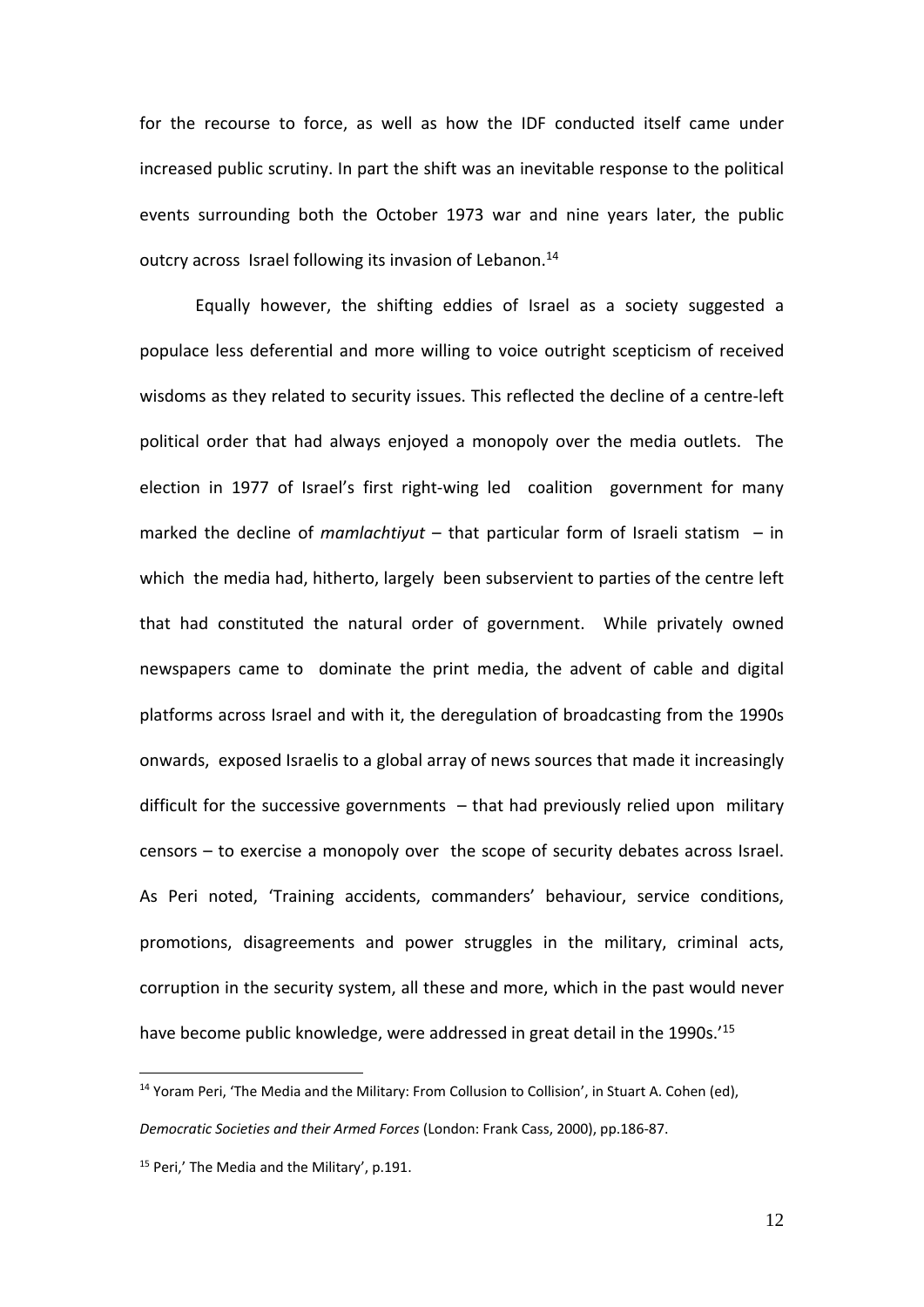Yet in one area of security, media scrutiny remained absent by design rather than default: intelligence. To be sure, in most democratic states, media access to intelligence agencies remains limited at best, the perception being that as Shlomo Shpiro observed, 'intelligence work depends on secrecy for its success', and as such, 'should be kept out of the media entirely'. In the case of Israel, this had become almost an article of faith, leading to what Shpiro termed a 'controlled exclusion model' in which the Mossad in particular had always looked to 1) suppress operational revelations 2) threaten or punish uncooperative media outlets 3) use of the media where necessary to enhance Israeli deterrence.<sup>16</sup> This was not always entirely successful. The media exposure of the murder of a Palestinian terrorist by *Shabbak* officers *after* the successful storming of a hijacked bus in April 1984, despite claims that all the terrorists had been killed during the actual course of the rescue operation remains the most salient example. As a rule however, the trinity that underpins the 'exclusion model' has long circumscribed the extent to which journalists can probe independently the operational, as well as legal jurisdictions of Israel's intelligence community. As journalist and intelligence historian, Dr Ronen Bergman argued, coverage of Israel's intelligence community remains opaque at best, with no effective public oversight even of the annual budget devoted to intelligence which should fall within the purview of the sub-committee of the Foreign and Intelligence committee of the Israeli Knesset.<sup>17</sup>

<sup>16</sup> Shlomo Shpiro, 'Media Strategies of Intelligence Services', *International Journal of Intelligence and Counterintelligence,* 14/4 (2001), pp.494-95*.*

<sup>&</sup>lt;sup>17</sup> Interview with Dr Ronen Bergman, Chief Correspondent for Security and Intelligence Affairs for *Yediot Aharanot*, Tzhala, Tel Aviv, 1 August 2013.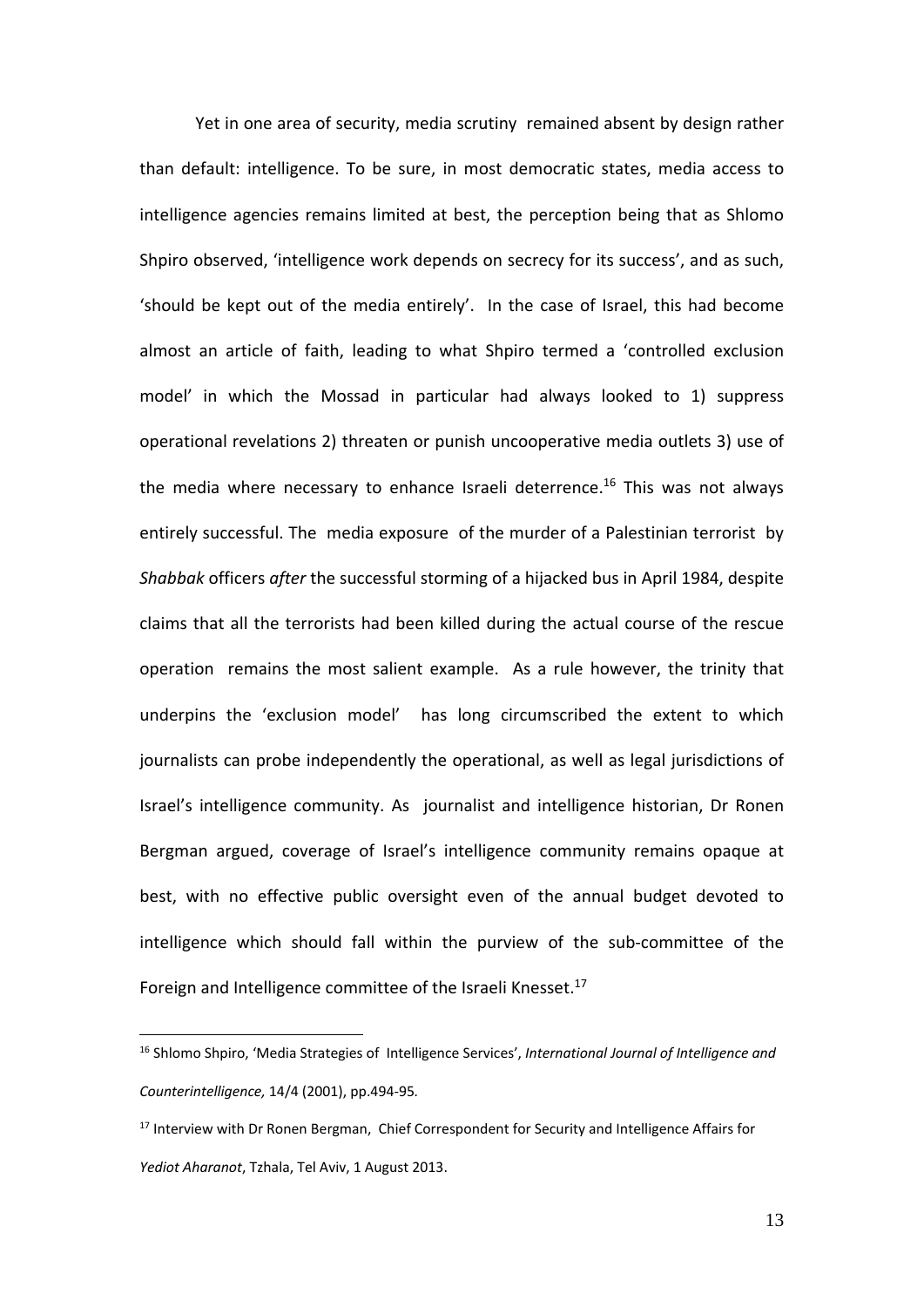But while the totem of national security has long determined media access to the IDF and intelligence services, relatively little has been written over the extent to which senior security officials have now developed and used media connections to express particular positions or indeed, articulate alternative perspectives on a given issue that may run counter to the policies of the elected government of the day. In part, the ability of senior security officials to do so, not least within the intelligence services, was a product of the very secrecy and clandestine activity surrounding their work: the idea of privileged access to the inner thoughts and views of intelligence operatives is by its nature, seductive. This however is context rather than cause. For the tendency of senior security officials in Israel to be more forthcoming on issues of strategic as well as operational concern is as much a product of how the very nature of government relations with the media has developed over the past decade.

Until the al-Aqsa intifada, it was a truism that the IDF and intelligence agencies were answerable to the government, not to the public with advice given behind closed doors. Yet the typology of violence visited upon Israelis by various Palestinian militant groups, not least of which was the use of suicide bombers against civilian targets inside Israel proper created a widespread sense of insecurity among Israelis which, despite the best efforts of the IDF and intelligence services appeared endemic. The public perception that the niceties of international diplomacy prevented the government of Ariel Sharon from using the full might of the IDF to deliver a crushing blow to the Palestinian militant groups was best expressed in the rash of car bumper stickers extolling the government to 'Let the IDF win'. This sentiment found a more emotive articulation in the words of the then IDF Chief of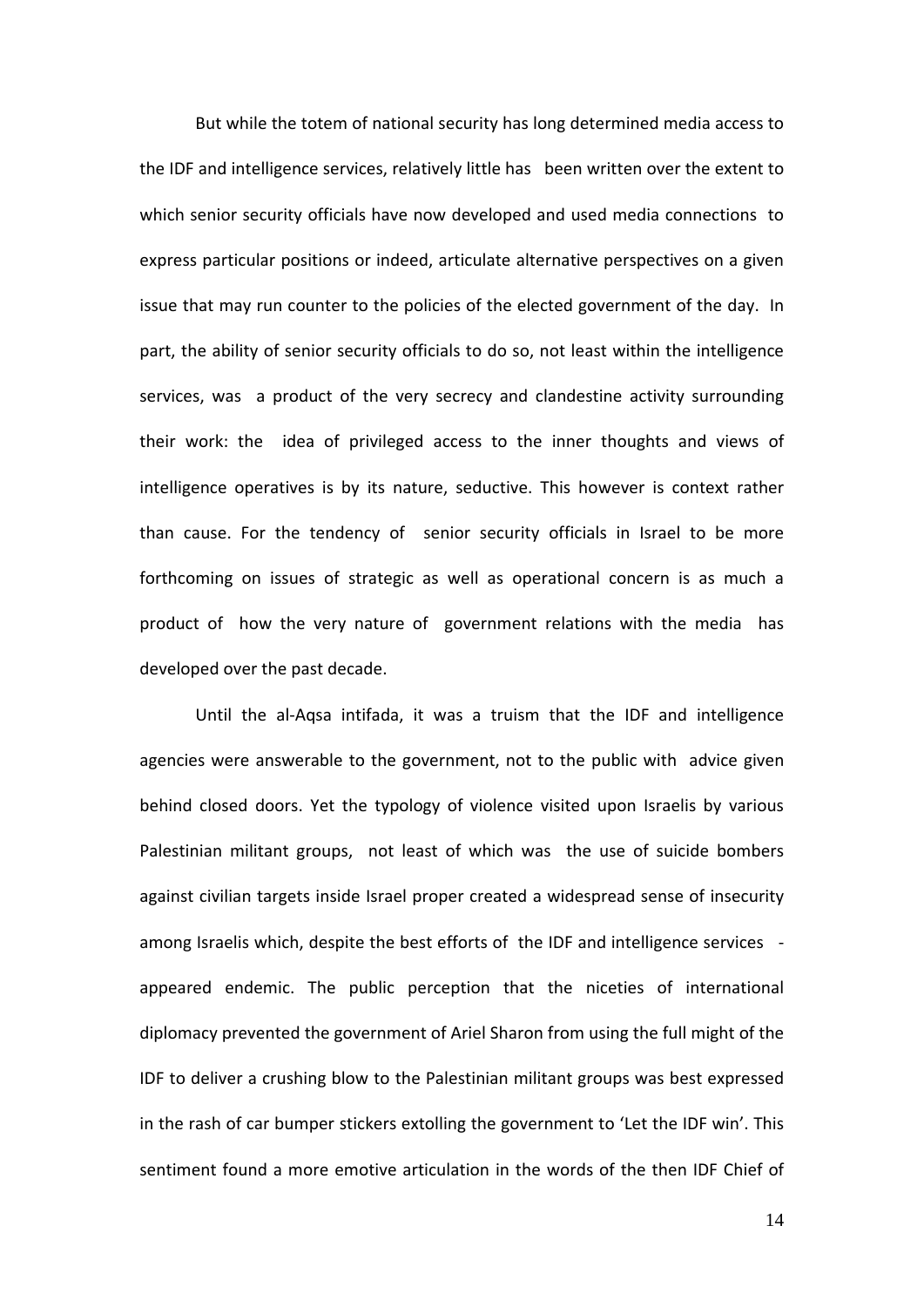Staff, Lieutenant General Moshe Ya'alon, who in comments made before the Knesset Foreign Affairs and Defence Committee noted that the Palestinians would have to internalise the fact that terrorism would not 'defeat us, will not make us fold'. He continued:

If that deep internalization does not exist at the end of the confrontation, we will have an existential threat to Israel. If that is not burned into the Palestinian *and* [my emphasis] Arab consciousness, there will be no end to their demands on us. ………That's why this confrontation is so important. There has not been a more important confrontation since the War of Independence.<sup>18</sup>

The idea implicit in this statement that the al-Aqsa intifada represented a existential threat best dealt with by pursuing absolute victory may have enjoyed public approbation but it did not reflect a sober appreciation of political realities or indeed strategic possibilities. In 2003, the influential address by the then serving head of the Shabbak, Avi Dichter to the annual Herziliya conference can be seen as a palliative to Ya'alon's more strident war claims, reminding his audience that while significant successes has been scored against Palestinian militant groups, security could never be absolute.19

The importance of Dichter's speech was less however in the actual message than in the fact that it was delivered in an open forum and aimed directly at the Israeli public. It was the first time that a serving head of one of Israel's security -<sup>18</sup> Ari Shavit, ' The enemy within', *Ha'aretz Magazine* (in English) 30 August 2002. Ya'alon has since gone on to become a Likud Knesset Member and Minister of Defence. While still noted for his hard line attitudes towards security, he does advocate a political settlement with the Palestinians. <sup>19</sup> Uri Ben Eliezer, *Old Conflict, New War: Israel's Politics towards the Palestinians (London: Palgrave* Macmillan, 2012), p.165. According to this account and with the blessing of Ariel Sharon, Dichter told his surprised audience , ' One has to say with candour: the security establishment and the Shin Bet did not provide the nation of Israel with the protective vest it deserved'.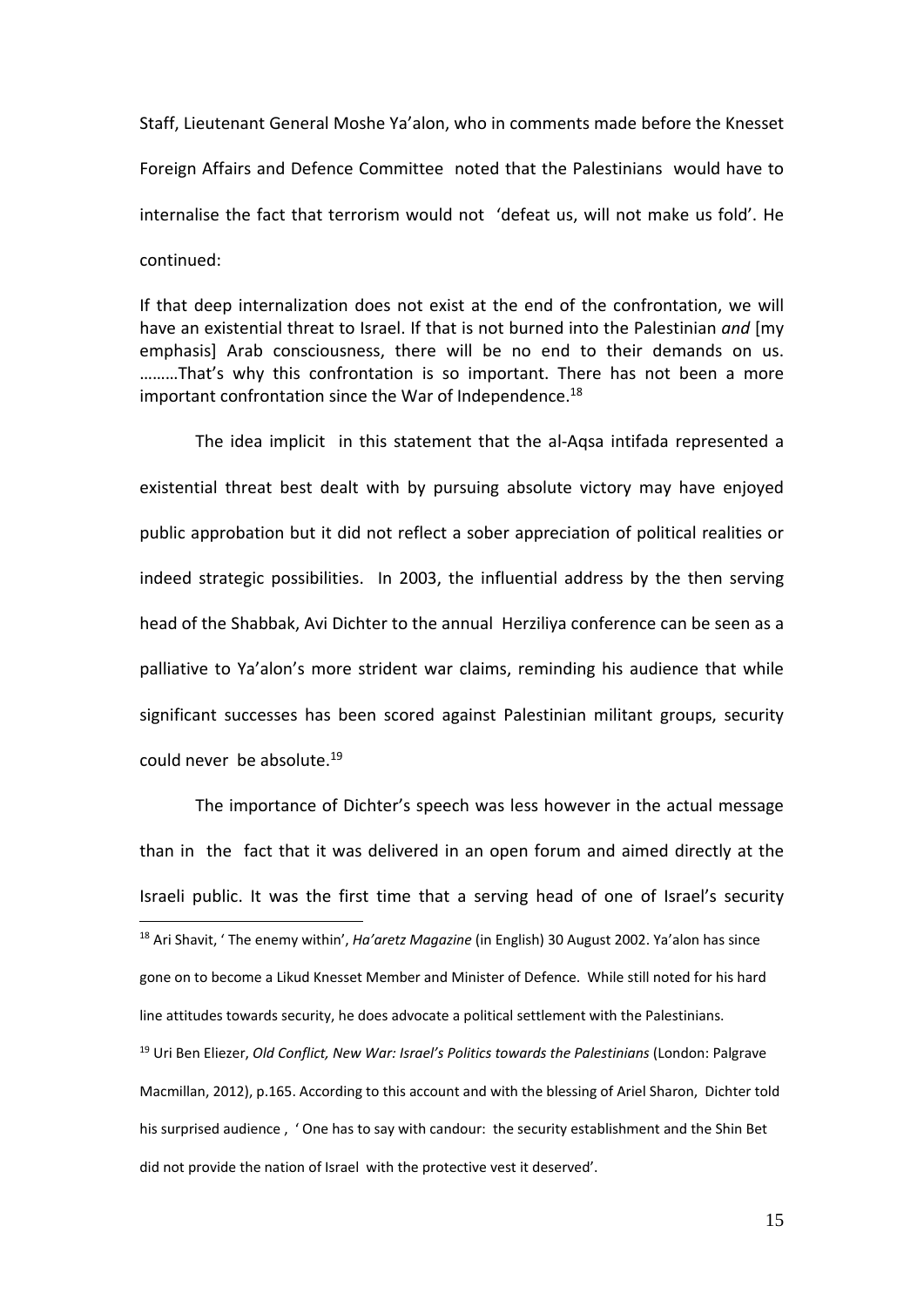services had made a such statement at the behest of the serving Prime Minister, Ariel Sharon, while a conflict was *ongoing* (my emphasis) regarding the limits of Israeli power. Crucially, in giving this address, Dichter became a powerful player in the interface between the government and the public, in effect becoming a means by which Israeli governments now justified security policy, with the 'authority' of intelligence in particular used to validate often difficult decisions as they related to national security.<sup>20</sup> Such cover became even more visible in the actions of Prime Ministers Ehud Olmert and his successor, Benyamin Netanyahu over the price Israel was will to pay to secure the release of Gilad Shalit, an IDF conscript abducted in the summer of 2006 by members of Hamas close to the border with the Gaza strip. The advice given to Olmert by Yuval Diskin, Dichter's successor as director of the *Shabbak*, not to condone the asymmetric release of Palestinian prisoners to secure the release of Shalit was made public, giving political cover to the Prime Minister's position as public pressure mounted for his freedom. Equally, Netanyahu again made known the recommendations of the *Shabbak* when, in 2011, Shalit was released by his captors in exchange for 1027 Palestinians held in Israeli gaols. $^{21}$ 

For Efraim Halevy, former director of the *Mossad* between 1998 and 2002, the precedent set by Dichter back in 2003 had a profound impact not just on relations between government and security agencies, but in the dynamic that has now come to shape perceptions of the intelligence services in the public domain. Senior figures in the intelligence services now had what he termed a new 'client', the court of public opinion. As such, public opinion now had an increasing impact on

<sup>&</sup>lt;sup>20</sup> Interview with Ambassador Efraim Halevy, Ramat Aviv, Israel, 1 August 2013.

<sup>&</sup>lt;sup>21</sup> Interview with Ambassador Efraim Halevy, Ramat Aviv, Israel, 1 August 2013.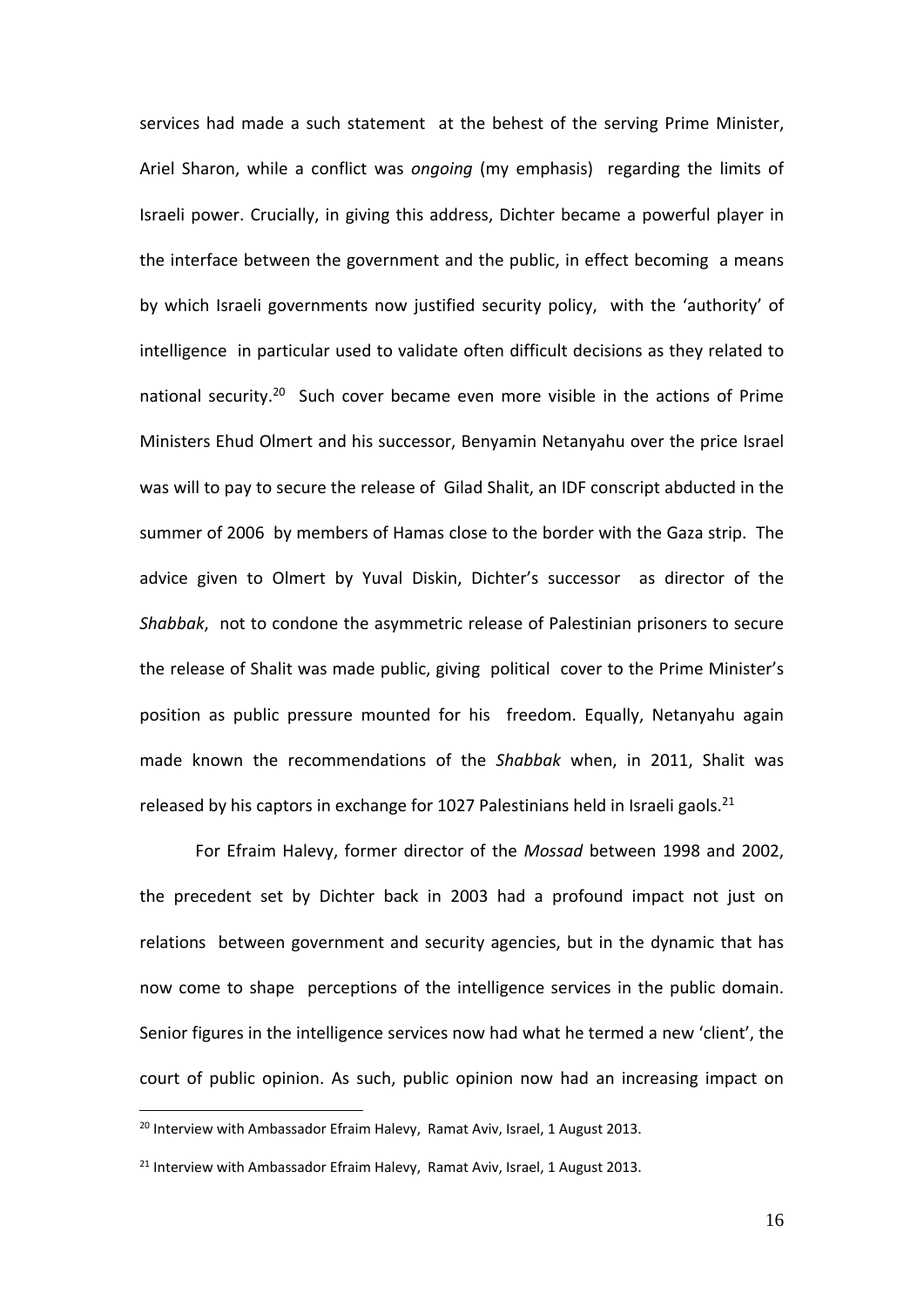reputations and indeed legacies of senior security officials that are increasingly subject to media scrutiny. In this new environment, these security officials in turn proved equally keen to court the media.<sup>22</sup> Accordingly, Halevy's successor, Meir Dagan was feted by Ehud Olmert in front of the national press towards the end of his rather acrimonious tenure as Prime Minister. Indeed, lacking the status of the first generation of politicians and nation builders and tarnished, however unfairly, by his conduct of the 2006 war with the Hezbollah, Olmert looked to recover trust in his security decision-making by courting clear practitioner endorsement. In turn, this boosted the public status of the security practitioner  $-$  in this case Dagan  $-$  while concurrently, nurturing public acceptance of the practice of officials and former officials expressing open opinions on matters of national security.

Stating that the people of Israel owed Dagan a great debt of gratitude (and perhaps hoping too that these not so subtle hints over Dagan's clandestine successes might, for a man mired in corruption allegations, offer him some mitigation in the court of public opinion) Olmert again allowed the head of an intelligence agency a platform for wider engagement with the public, not least over policy towards Iran. Indeed, throughout Dagan's tenure as Director of the *Mossad*, a series of what one senior security official called 'Whispers' was allowed to filter down through selected media outlets to the wider Israeli public, a process designed to assuage concern over Tehran's nuclear ambitions.<sup>23</sup> These whispers included un-attributable leaks to

<sup>&</sup>lt;sup>22</sup> Interview with Ambassador Efraim Halevy, Ramat Aviv, Israel, 1 August 2013.

<sup>&</sup>lt;sup>23</sup> A case in point is Israel's destruction of the Syrian nuclear reactor at Al-Kibar in north eastern Syria, close to the Euphrates in September 2007. Several discreet leaks were made to overseas news outlets which were quickly picked up by news agencies in Israel regarding a mysterious air raid on an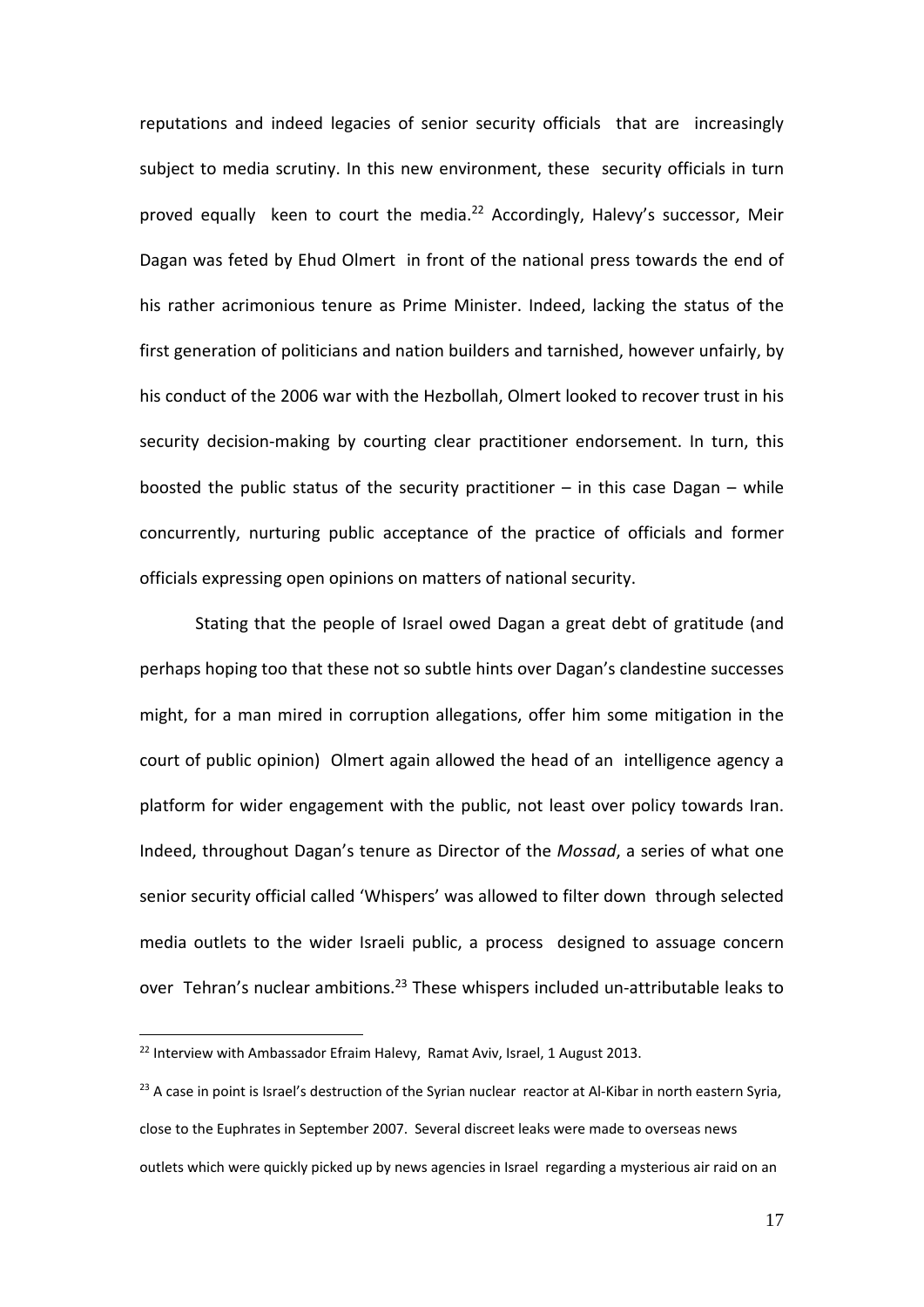the media regarding the assassination of key Iranian personnel associated with the Iranian nuclear programme, as well as details of 'Stuxnet', a computer virus developed allegedly by the United States National Security Agency in collaboration 8200 of *Agaf Modi'in*, which infected the centrifuges used by Iranian scientists to enrich uranium.24

Having therefore come out of the intelligence closet, public opinion in Israel now had the potential to shape the reputation of security chiefs, undermining the hitherto long-standing principle that such officials remain beholden to the government, rather than the people as intelligence officials became sensitive to issues surrounding their legacy. Whereas previously, only the Director of Military Intelligence would appear before the Knesset Foreign Affairs and Intelligence Committee, the dropping of the veil of secrecy over the chiefs of the *Shabbak* and *Mossad* now saw them subject to the judgement of the wider Israeli society. Equally however, this exposure to the court of public opinion allowed security officials a platform upon which to engage increasingly in more open debate on defence and security issues once they have left office. Nowhere has this been more powerfully seen than in the very public way former (and some serving ) security officials - the security nexus - engaged with and indeed used a variety of media outlets, both unidentified target in Syria. The story eventually appeared in *Ha'aretz* and the *New Yorker* magazine in 2012. See Yossi Melman and Dan Raviv, 'Revealed for the first time: A mission in Syria that never took place', *Ha'aretz* (in English), 10 August 2012; David Makovsky, 'The Silent Strike: How Israel bombed a Syrian nuclear installation and kept it secret', *The New Yorker Magazine*, 17 September 2012, pp.24-40.

<sup>24</sup> On the impact of the Stuxnet virus in particular see Sean Rayment, ' Cyber Wars' *The Sunday Telegraph*, 26 June 2011.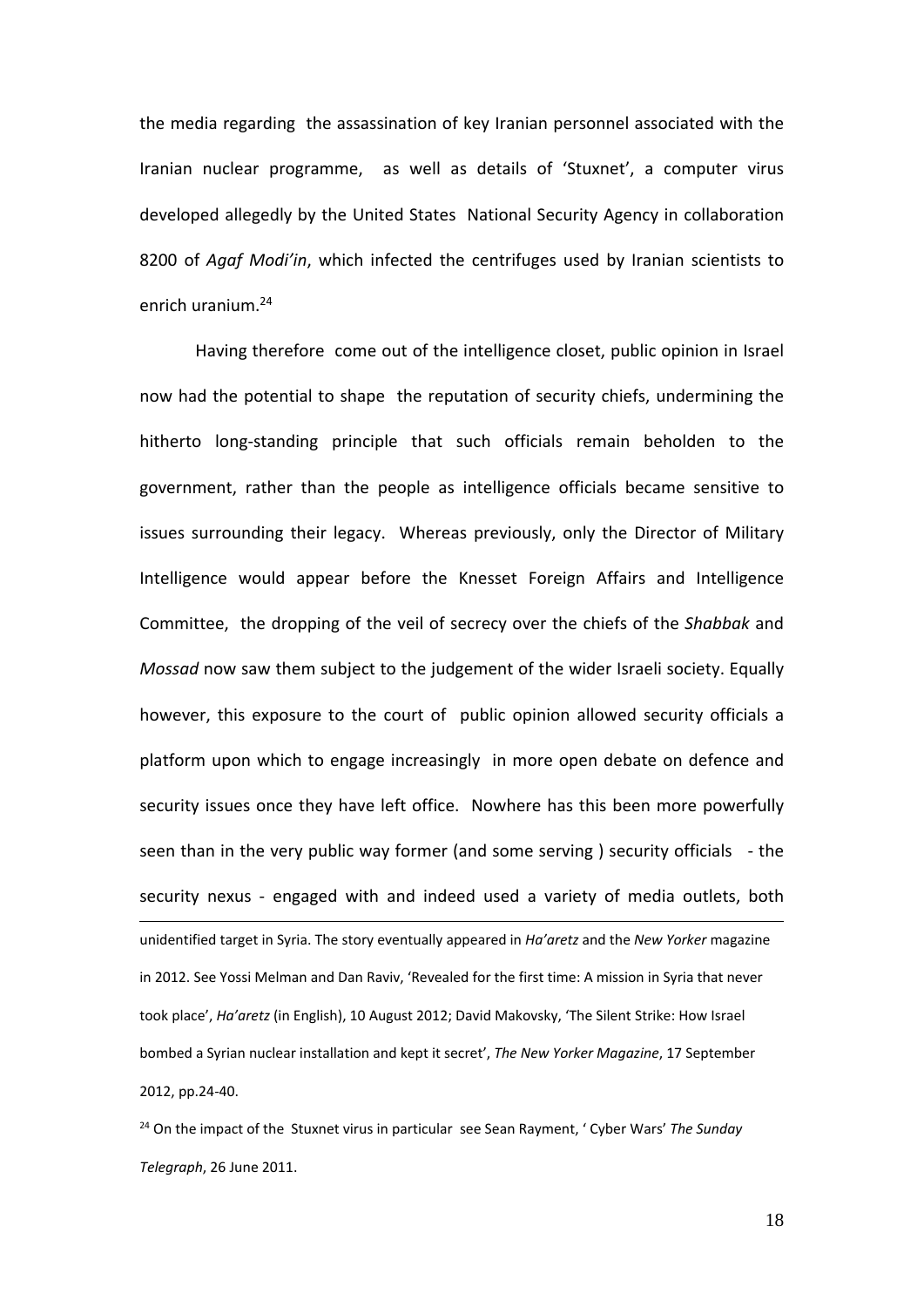national and international to deliver often stinging critiques of the approach and policies of the Netanyahu government towards halting Iran's nuclear programme.

#### *The 'Nexus' as Security Restraint*

<u>.</u>

In September 2010, the *Atlantic Monthly* in the United States published an article by one of its most noted columnists, Jeffrey Goldberg, titled 'The Point of no Return'. Consisting of a series of reported discussions with senior Israeli officials and culminating in the recorded comments of Prime Minister Netanyahu over Iran's nuclear programme, the article was seen widely at the time as preparing opinion both in Israel and the United States for the increased likelihood of a unilateral strike against Tehran's nuclear facilities by the end of that year or early 2011. Impatience with what he perceived as a weak sanctions regime and the reluctance of the Obama Administration to engage with a security threat widely seen in Israel as of equal menace to the security of the Gulf states as well as the regional interests of the United States underscored Netanyahu's position.25

Little over 16 months later, a similar article of equal stridence - this time an interview by Ronen Bergman with the then Defence Minister Ehud Barak - was published in *The New York Times.* While noting the undoubted clandestine successes scored against the Iranian nuclear programme, ranging from infecting centrifuges at the Natanz reactor with the stuxnet computer virus through to the assassination of key scientists and the sabotage of military installations associated

<sup>25</sup> Jeffrey Goldberg, 'The Point of no Return', *The Atlantic Magazine, September 2010* at [www.theatlantic.com/magazine/print/2010/09/the-point-of-no-return/8186](http://www.theatlantic.com/magazine/print/2010/09/the-point-of-no-return/8186) Accessed 6 September 2010.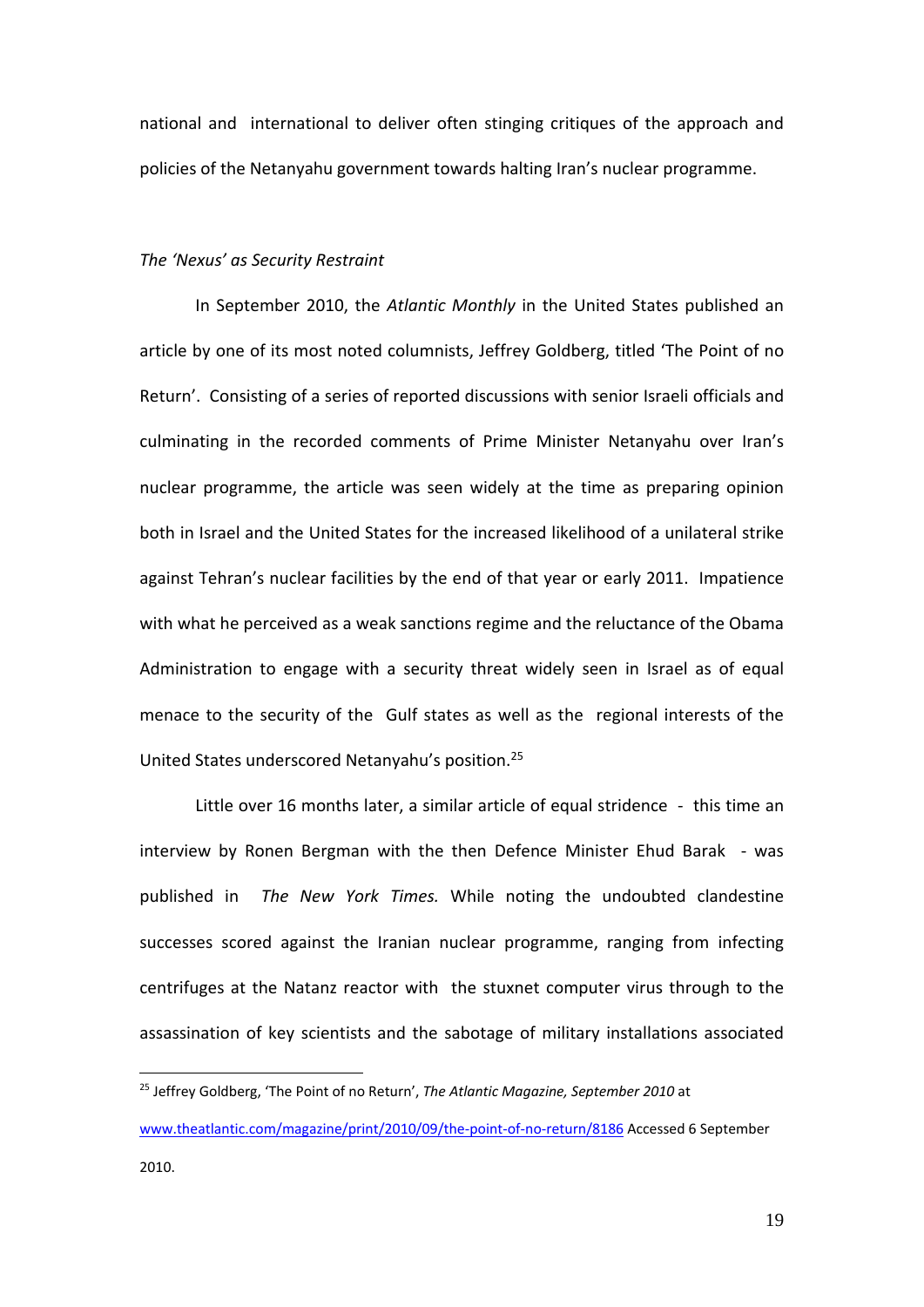with the programme, the article concluded that such measures could only delay, rather than halt the progress of Tehran's nuclear ambitions. Bergman concluded his piece by declaring that:

After speaking with many Israeli leaders and Chiefs of the military and intelligence, I have come to believe that Israel will indeed strike Iran in 2012. Perhaps in the small and ever diminishing window that is left, the United States will choose to intervene after all, but here, from the Israeli perspective, there is not much hope for that. Instead, there is that peculiar Israeli mixture of fear – rooted in the sense that Israel is dependent on the tacit support of other nations to survive - and tenacity, the fierce conviction right or wrong, that only the Israelis can ultimately defend themselves<sup>26</sup>

Between the publication of these two interviews however, something profound happened to the security discourse in Israel. Of course, the issue of how to deal with Tehran's nuclear ambitions and crucially, the advisability of a preventive strike against its key facilities was one that cut across ideological and party loyalties in Israel.<sup>27</sup> Public debate over military operations is of course widespread in Israel but this, for the most part has been *after* the fact.<sup>28</sup> The debate over Iran's nuclear

<sup>26</sup> Ronen Bergman, ' Will Israel attack Iran', *The New York Times*, 25 January 2012 at [www.nytimes.com/2012/01/29/magazine/will-israel-attack-iran.html?](http://www.nytimes.com/2012/01/29/magazine/will-israel-attack-iran.html)

Accessed 22 July 2013.

<sup>&</sup>lt;sup>27</sup> Interview with former member of the National Security Staff, Tel Aviv 31 July 2013. This individual had extensive experience of dealing with Iran. Name withheld on request.

 $28$  One comparable example is what has been called the 'revolt of the generals', when, in the run up to the June 1967, senior IDF officers made in clear to the public that Israel's security was being undermined by the timidity of the elected politicians. The argument that the IDF effected bullied the government of Levi Eshkol into condoning pre-emptive strikes against Syria and Egypt, action that usurped civilian control of the military has however been challenged by more recent scholarship. See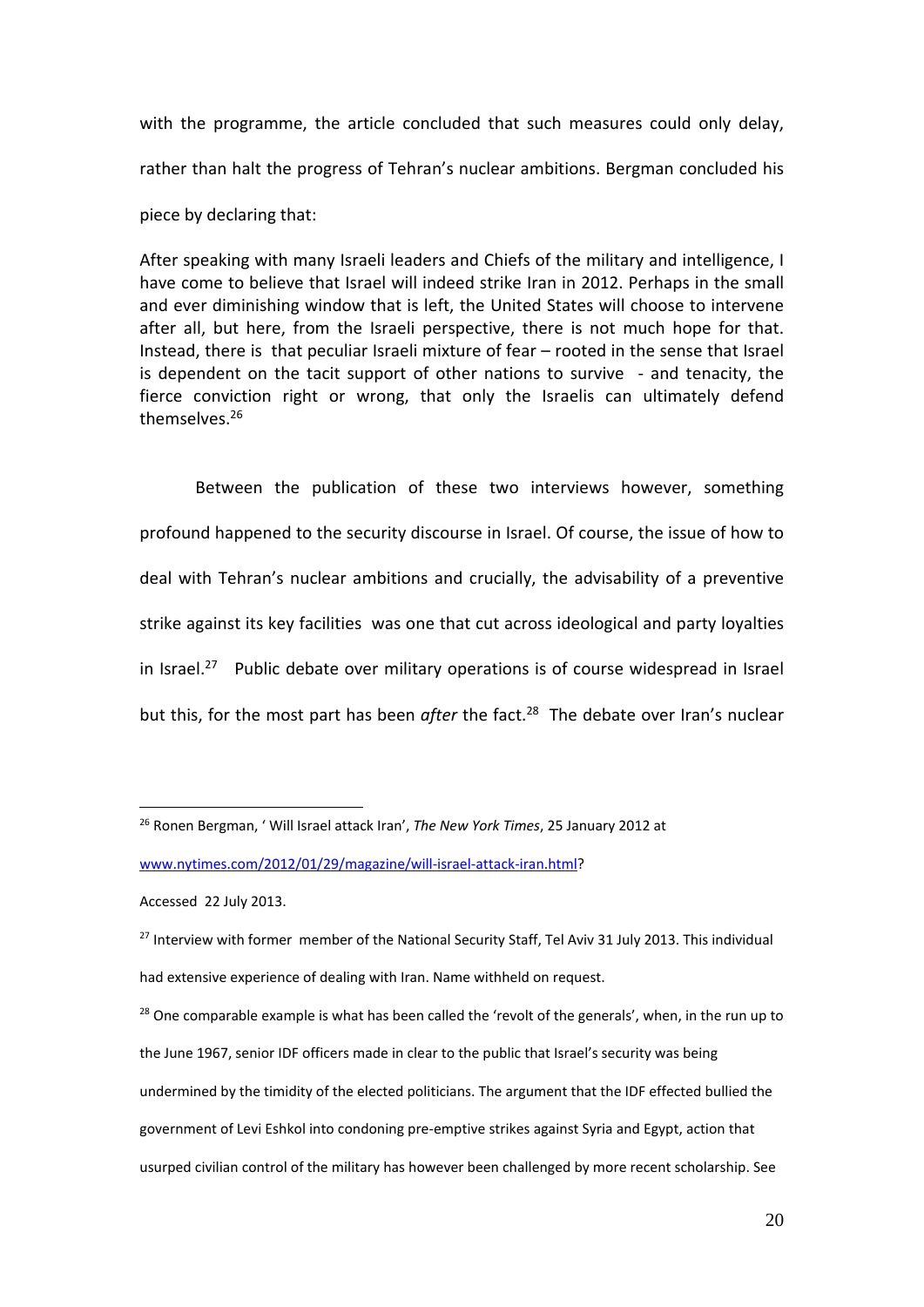programme was very different, not least because it has been conducted *before* the fact and involved outright opposition from what have been called *Le'sheavar* (the Formers) a euphemism for ex-security officials and how, in turn, use of the media by this security nexus turned increasingly toward a global audience in order to influence and/or pressure the elected government of the day in the courts of both domestic and international opinion.<sup>29</sup>

The term nexus, rather than network to describe those opposed to unilateral Israeli action might appear to be the semantic equivalent of splitting hairs. But in this case at least its serves a discrete purpose, highlighting, as outlined previously, an alignment of security officials – both serving and retired and most with intelligence backgrounds – concentrated upon one issue of existential importance to the State. This sets it apart from a ' security network' as described by Barak and Oren whose emphasis, however informal, remains largely focused on resource allocation shared by serving and former security officials over time and where unity of purpose defines broad policy goals. This is not the case with the position taken by the security nexus over Iran. Public statements made by Dagan, for example, have been criticised by other retired security officials who have argued they damaged Israel's deterrent credibility (if not its capability). Former Director of Military Intelligence (DMI), Amos Yadlin called such statements unethical, noting that if Dagan had felt so deeply about government policy towards Iran during his tenure as *Mossad* director he should have resigned. During his own tenure as DMI, Yadlin felt aggrieved that having invested

<u>.</u>

Mordechai Bar-On, ' The Generals "Revolt": Civil-Military Relations in Israel on the Eve of the Six Day War', *Middle Eastern Studies*, 48/1 (2012), pp.33-50.

<sup>&</sup>lt;sup>29</sup> Interview with former member of the National Security Staff, Tel Aviv 31 July 2013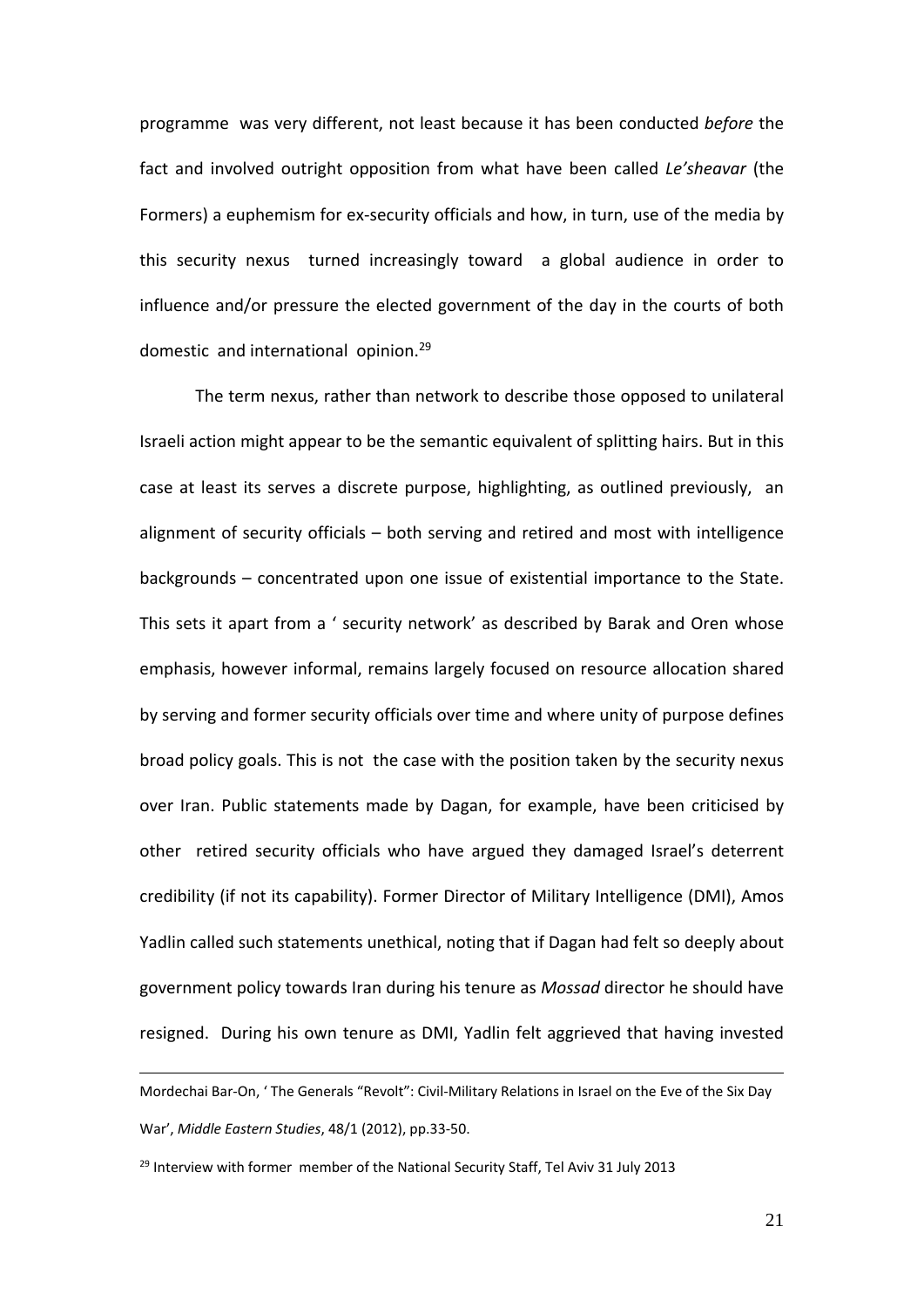so much treasure and man hours trying to penetrate the Iranian programme, Dagan's actions, de facto, had given Tehran access to policy debate in Jerusalem virtually for free.30

Even so, the politics of personality clearly played a part in much of this often bitter dialogue. Perhaps the most stinging criticism of Netanyahu and former Defence Minister Barak came from Yuval Diskin, director of the *Shabbak* between 2005-2011. Along with Dagan and Ashekenazi, he was known to have opposed unilateral action against Iran while in office, concerned in particular that any decision to attack had not been discussed or condoned by the security cabinet.<sup>31</sup> Reflecting on his time in office and his dealings with several Israeli Prime Ministers and Cabinet members, Diskin opined during the course of an interview with the popular Israeli newspaper *Yediot Aharanot* that, ' Unfortunately, my feeling, like the feeling of many others in the defence establishment is that for Netanyahu and Barak, personal, opportunistic interests come first. ' He continued:

It's easy, all you need to do is decide – lets strike Iran. But once we've entered such circumstances, would they, these two, Bibi (Netanyahu) and Barak - be capable of actually attaining the desired results for the State of Israel? Seeing as I have these people in quite a few operations and under various circumstances in the current term and in the past, I and many of my colleagues do not feel secure in their ability to lead such a move. We don't feel comfortable with their motives.<sup>32</sup>

2013

-

January 2013.

<sup>30</sup> Interview with Major General (Res) and former Head of *Agaf Modi'n* (Military Intelligence

Directorate of the IDF) Amos Yadlin, Institute for National Security Studies (INSS), Tel Aviv, 29 July

<sup>31</sup> Amos Harel, ' Former Mossad chief briefed comptroller about Iran strike plans', *Ha'aretz* (in

Hebrew), 2 December 2011.

<sup>32</sup> Dror Moreh, ' Diskin: Bibi, Barak motivated by personal interests', *Yediot Aharanot* (in Hebrew) 6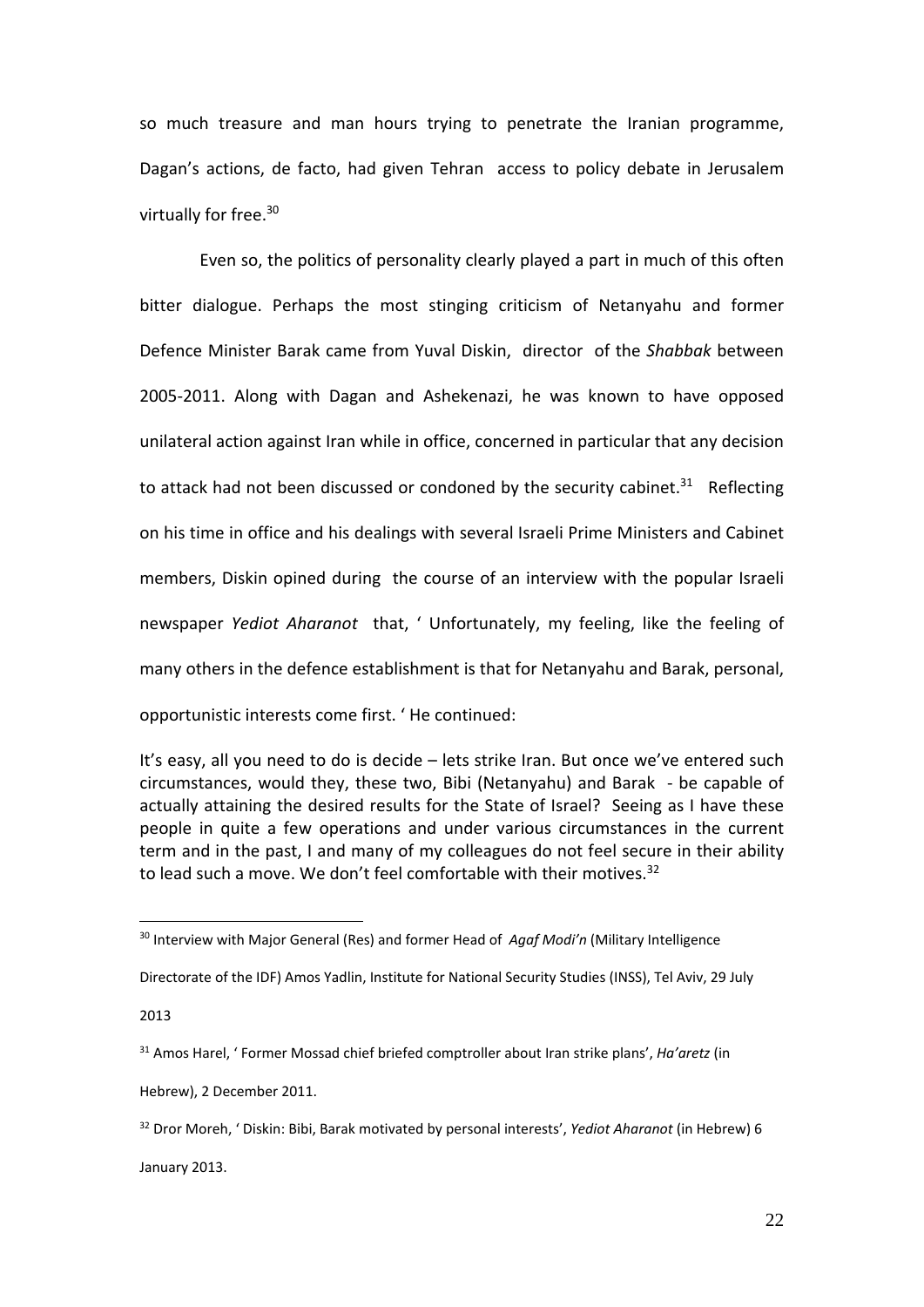It was view shared by a former Director of Military Intelligence, Major General Uri Saguy. He too was candid in his assessment of what he saw as the rhetorical excesses of Netanyahu and Barak towards Iran, likening it to someone who lights a fire and then demands it be put out by others. He continued that the 'either or scenarios' depicted by Netanyahu were 'blatantly unreasonable'.<sup>33</sup> While of a piece with the opinions expressed by Dagan, it was Diskin's acerbic views however that quickly drew the ire from those within the wider security establishment as well as those within the media concerned over the net effect such comments had upon Israel's deterrent capability. By undermining the impression of purpose and unity at the heart of Israel's security establishment, the danger was, as Ari Shavit, a columnist with *Ha'aretz* noted, that it would lessen pressure on Washington and the Europeans to enforce a tight sanctions regime to offset a likely attack if the Israeli threat lacked credibility.<sup>34</sup>

But while the arguments of Diskin and Dagan reflected an earnest belief that Netanyahu was preparing to launch a strike without due consideration of the regional consequences, this was only part of the issue. The fact that they were able to express their concerns and views in such a public manner was the inevitable consequence of shifts in the relationship between the security establishment and the media, shifts that were initially encouraged by party and personal interests in

-

<sup>&</sup>lt;sup>33</sup> Amir Oren, 'Former Israeli intelligence chief: Netanyahu and Barak dangerously stoking flames of war', *Ha'aretz* (in English), 17 August 2012.

<sup>&</sup>lt;sup>34</sup> Tony Karon, ' Israel's "Threat" to bomb nuclear facilities is central to its Iran strategy', at [http://globalspin.blogs.time.com/2011.07/22/israels-threat-to-bomb-nuclear-facilities-is-central-to](http://globalspin.blogs.time.com/2011.07/22/israels-threat-to-bomb-nuclear-facilities-is-central-to-its-iran-strategy/#ixzz1Sqf7mT60)[its-iran-strategy/#ixzz1Sqf7mT60](http://globalspin.blogs.time.com/2011.07/22/israels-threat-to-bomb-nuclear-facilities-is-central-to-its-iran-strategy/#ixzz1Sqf7mT60) 22 July 2011 accessed on 25 July 2011.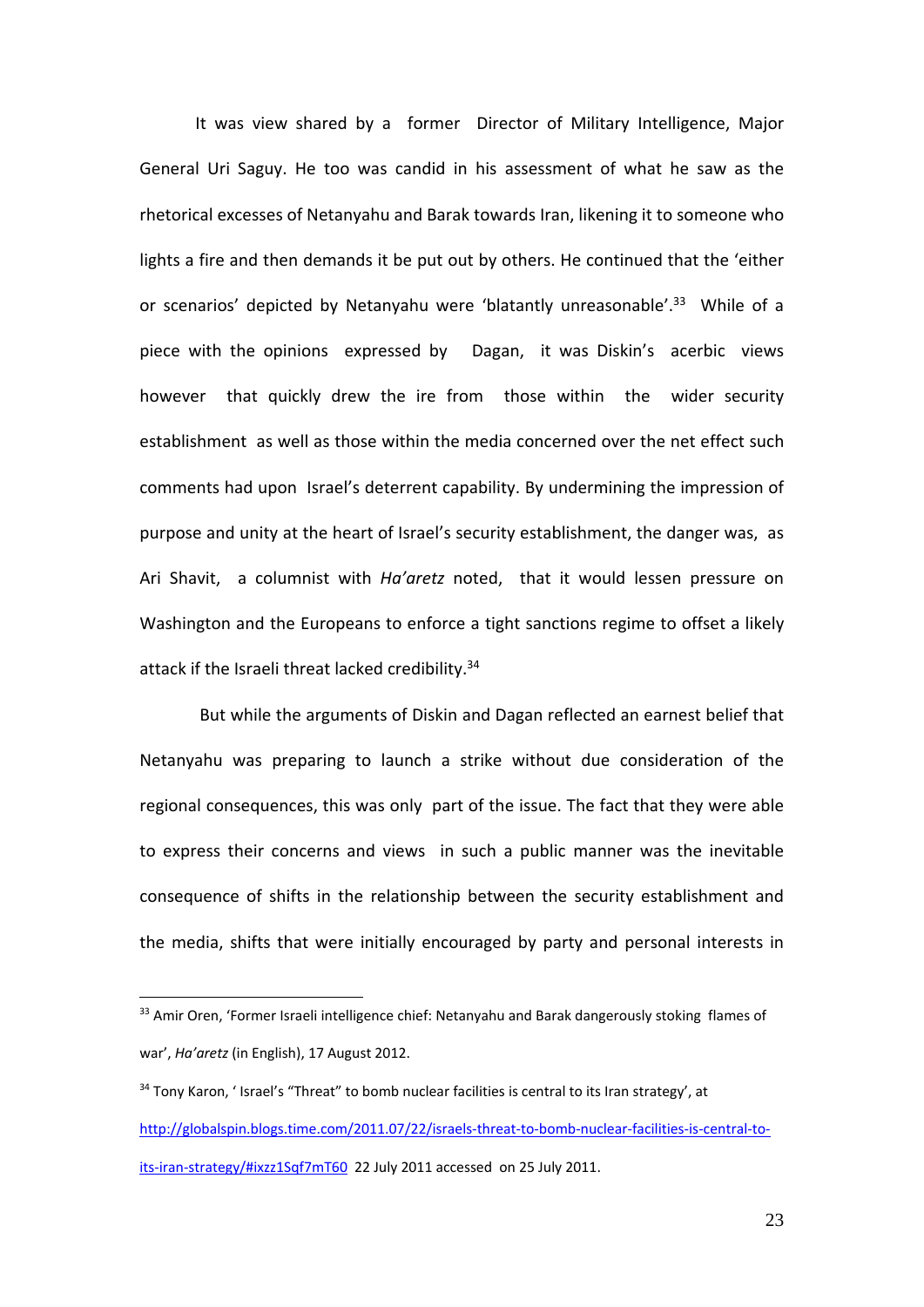government but which now had moved beyond government control. The result, as the debate over striking Iran intensified across Israel, was that men like Diskin and Dagan used their media skills and profile acquired while in government service, to now push alternative agendas that may or may not be to the benefit of state security. As Efraim Halevy noted:

The current balance of media relations with the security-intelligence community is not healthy: who is using who? Who is accountable to who? Mechanisms of [Israeli] government accountability are not fit for purpose in that many feel that the former security chiefs are omnipotent, that they themselves are above the fray and because of their position and expertise they are not accountable to the political echelon.<sup>35</sup>

But as a former head of the *Mossad*, Halevy too appeared in the Israeli media to criticise the tone of the language (but not the decision-making process itself) used by Netanyahu in trying to shape public attitudes towards the potential use of force against Iran. Constant reference for example to the Holocaust had been counterproductive Halevy felt, conveying the impression of a brittle state faced by an existential threat soon to enter what Barak referred to as a 'zone of immunity' from attack. While acknowledging that a nuclear Iran would be a grave matter for Israel, he stated in an interview with *Ha'aretz* in September 2012 that:

I am absolutely appalled when I hear our leaders talking as though there were no Israel Defence Forces and as though there were no State of Israel and as though Auschwitz is liable to be repeated. As I see it, the message we should be conveying to the Iranians – and to ourselves - is that we will be here in any event and in any scenario for the next two thousand years.<sup>36</sup>

As influential as such interviews have been in shaping Israeli domestic opinion – and opinion polls taken between 2011-13 suggested a slim majority of

<sup>&</sup>lt;sup>35</sup> Interview with Ambassador Efraim Halevy, Ramat Aviv, Israel, 1 August 2013.

<sup>&</sup>lt;sup>36</sup> Ari Shavit, ' Former Mossad Chief: An attack on Iran likely to foment a generations long war',

*Ha'aretz* (in English), 1 September 2012.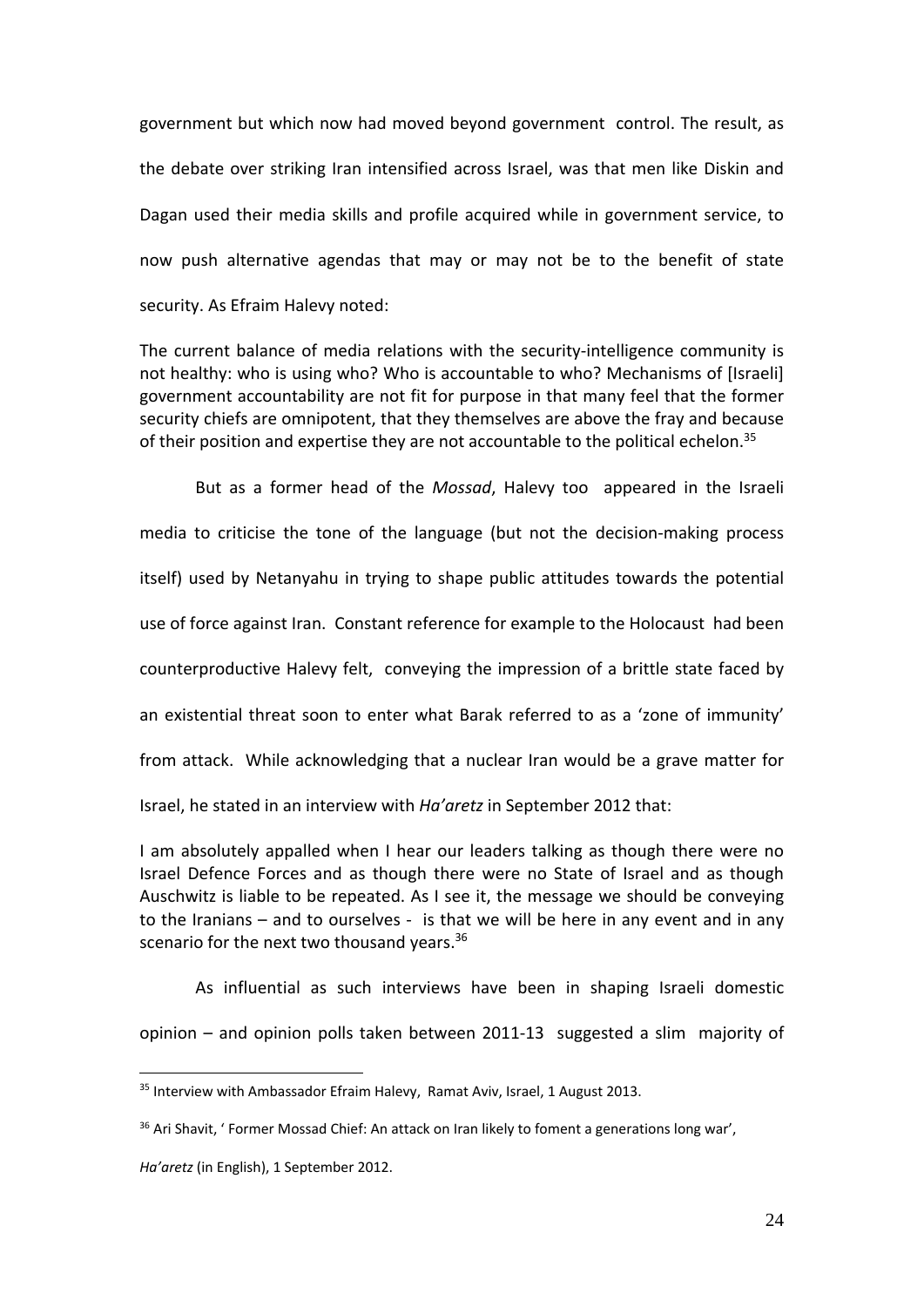Israelis remained opposed to any unilateral strike without the express support and better still, involvement of the United States - the permissive media environment described by Halevy now saw members of the security nexus embrace a wider global audience. $37$  Throughout 2012, Dagan in particular was the focus of attention in two consecutive articles in the *New Yorker* magazine published in September of that year, a magazine in the United States known for its Democratic party sympathies.

At a time when the personal, let alone diplomatic ties between the first Obama presidency and Netanyahu were testy at best, this was no coincidence. The first article, written by David Remnick focused upon Dagan but was in effect an expose of the fractious relations that had developed between so many within Israel's security establishment on the one hand, and Netanyahu and Barak on the other. The second, which followed 14 days later, gave extensive details of the reasoning and rationale behind Israel's destruction of the Syrian nuclear facility at al-Kibar, an action undertaken when Dagan headed the Mossad and enjoyed a close working relationship with the incumbent Prime Minister, Ehud Olmert. The inference was clear: the security nexus could and would sanction strikes where necessary and carefully calibrated. What Barak and Netanyahu proposed however was unnecessary precisely because the perceived gains had not been measured against

<sup>&</sup>lt;sup>37</sup> See for example the poll conducted by the Israel Democracy Institute (Peace Index) in February 2012. From a sample of 600 respondents, 62.9 per cent of those Israelis questioned opposed an attack on Iran *without* the support of the United States. The poll data can be accessed at [https://owa.dur.ac.uk/owa/redir.aspx?C=SjCEIxlsn0Kn7gcnTa0rjnj2FgcGy9IIIbetzPrZzmZkTK3KFh27c](https://owa.dur.ac.uk/owa/redir.aspx?C=SjCEIxlsn0Kn7gcnTa0rjnj2FgcGy9IIIbetzPrZzmZkTK3KFh27cWYl28WtlTnlNxw6Oj_lk4A.&URL=http%3a%2f%2fwww.peaceindex.org%2ffiles%2fThe%2520Peace%2520Index%2520Data%2520-%2520February%25202012.pdf) WYI28WtlTnlNxw6Oj\_lk4A.&URL=http%3a%2f%2fwww.peaceindex.org%2ffiles%2fThe%2520Peace%2 [520Index%2520Data%2520-%2520February%25202012.pdf](https://owa.dur.ac.uk/owa/redir.aspx?C=SjCEIxlsn0Kn7gcnTa0rjnj2FgcGy9IIIbetzPrZzmZkTK3KFh27cWYl28WtlTnlNxw6Oj_lk4A.&URL=http%3a%2f%2fwww.peaceindex.org%2ffiles%2fThe%2520Peace%2520Index%2520Data%2520-%2520February%25202012.pdf) Accessed 25 September 2015. See also ' Ha'aretz Poll: Israelis split over military operation against Iranian nuclear facilities', *Ha'aretz* (in English), 3 November 2011.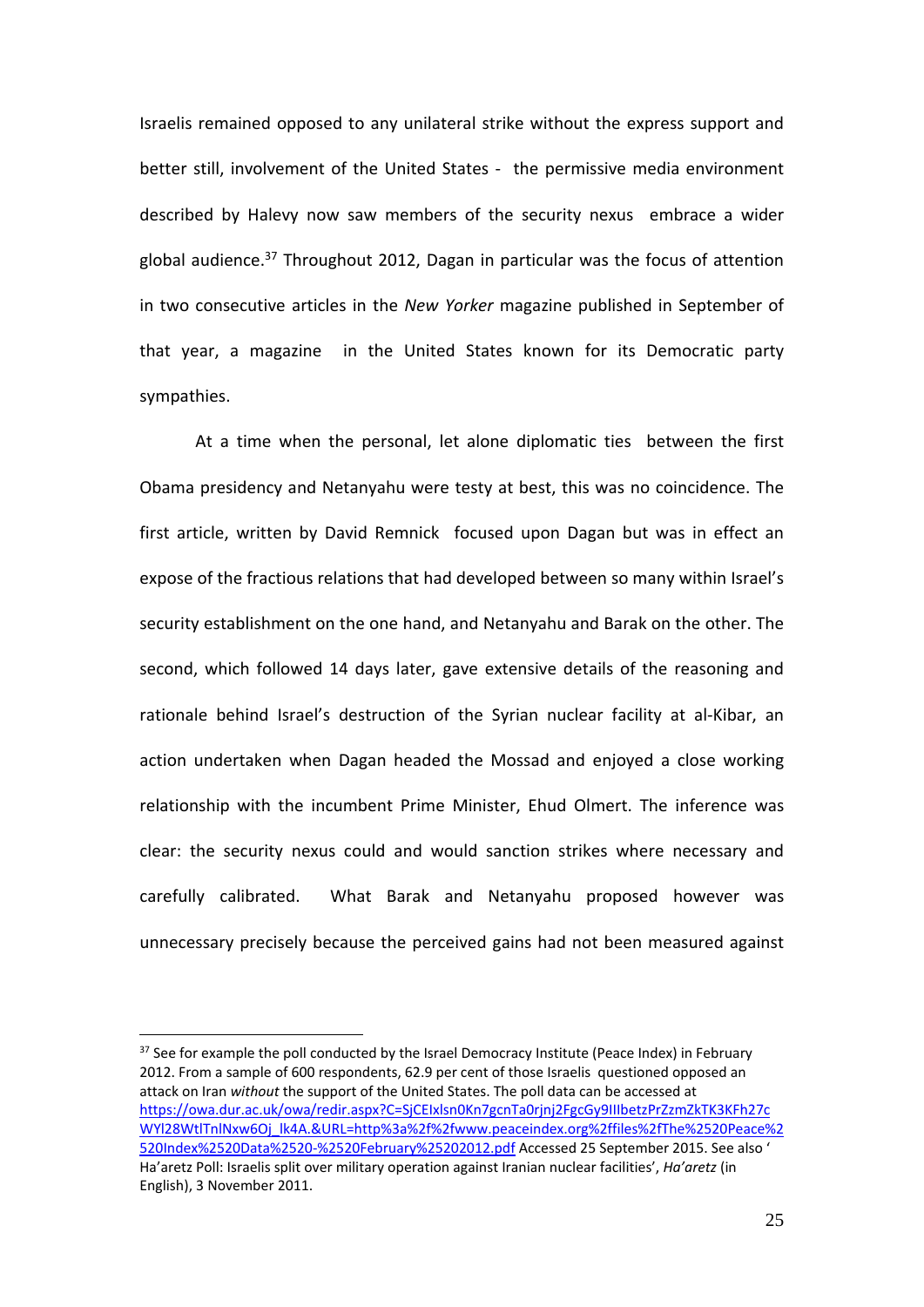the likely political, military and indeed human costs. 38 Indeed, while no one doubted that Israel had the ability to actually hit an array of targets in Iran, their ability to sustain an air campaign of the required duration and intensity to lasting damage remained doubtful. The distance to be flown by the IAF would place limits on the number of sorties with adverse consequences for the actual time over target across multiple sites, even with the use of standoff weaponry. Any damage inflicted would most likely be repaired relatively quickly by a regime who no doubt would have already incorporated a level of redundancy into their programme in anticipation of such an attack.

Equally damaging perhaps would be the international opprobrium faced by Jerusalem for launching a preventative, as opposed to a pre-emptive strike that would be deemed illegal under international law, whose military effectiveness without Washington's involvement was doubtful, and whose adverse impact on Israel's ties across the region as well as wider relations with Europe and, most importantly, the United States would likely be profound.<sup>39</sup> This argument in

<u>.</u>

<sup>39</sup> Max Fisher, ' The UK thinks a strike on Iran would be illegal; denies US access to its bases', *The*  Washington Post, 25 October 2012. Sensitive to the controversy surrounding its decision to support Washington in Afghanistan and more controversially, in the invasion of Iraq, the coalition government of David Cameron allegedly made it clear that even if the Obama Administration decided to launch air strikes against Iran, the UK would deny the United States access to 'British airbases that are strategically located on remote islands'. This oblique reference to Diego Garcia was apparently contained in a legal advice circulated to the British Foreign and Commonwealth Office and Ministry of

 $38$  See David Remnick, 'Letter from Tel Aviv: The Vegetarian – A notorious spymaster becomes a dissident', *The New Yorker Magazine,* 3 September 2012, pp.22-28; Makovsky, 'The Silent Strike: *The New Yorker Magazine*, pp.24-40.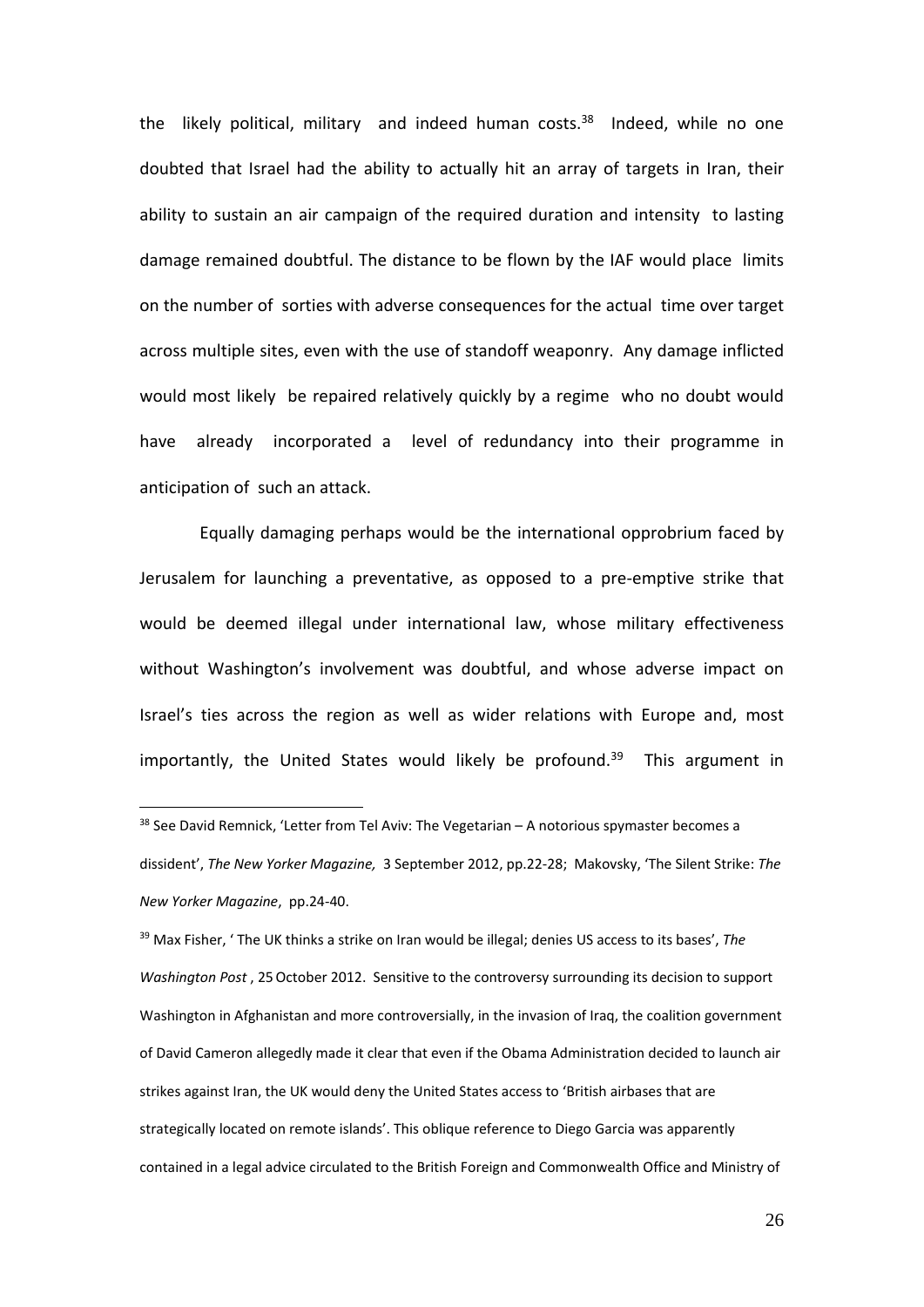particular weighed heavily on the minds of those like Amos Yadlin, the former Director of Israeli military intelligence who otherwise felt that the diplomatic fall-out from any preventative attack could be managed and indeed, that any strike might be welcomed by many in the Sunni-Arab world and Gulf states in particular. In an interview published in September 2012 however, he warned that '[O]ur legitimacy battery is almost empty. Above all, we must cease butting heads with the United States and try to reach a strategic understanding with it. Israel must shape a policy and take action to ensure that, if we are compelled to attack, the world will be behind us on the day that we do so'. 40

Much of this argument, analysis and debate had appeared regularly in the Hebrew press between 2009-12 as well as in online English versions of *Ha'aretz* and *Yediot Aharonot*, giving these articles a wider audience and therefore reach in North America and Europe. But even more profound were the television interviews given by Dagan to the prime time CBS current affairs programme *60 Minutes* on 8 March 2012 and three months later to the BBC World News Television Programme *Hardtalk.* As networked international news stations, the opinions of the former Mossad director were now readily accessible to a global audience and in English. $41$ On reflection, this may have been a calculated gambit on the part of Dagan for quite -Defence which, while conceding that Iran had been engaging in illegal uranium enrichment, this was not clear evidence of intent to build a nuclear weapon.

<sup>40</sup> Ari Shavit, ' Former Intelligence Chief breaks his silence on Iran', *Ha'aretz* (in Hebrew), 13 September 2012.

<sup>41</sup> The interviews are still available on You Tube. The CBS *60 Minutes* interview can be accessed at <https://m/youtube.com/watch?v=1eC6oCmvQ0> ; The BBC Hardtalk interview can be accessed at <https://m.youtube.com/watch?v=7b-Ed-9FyRM>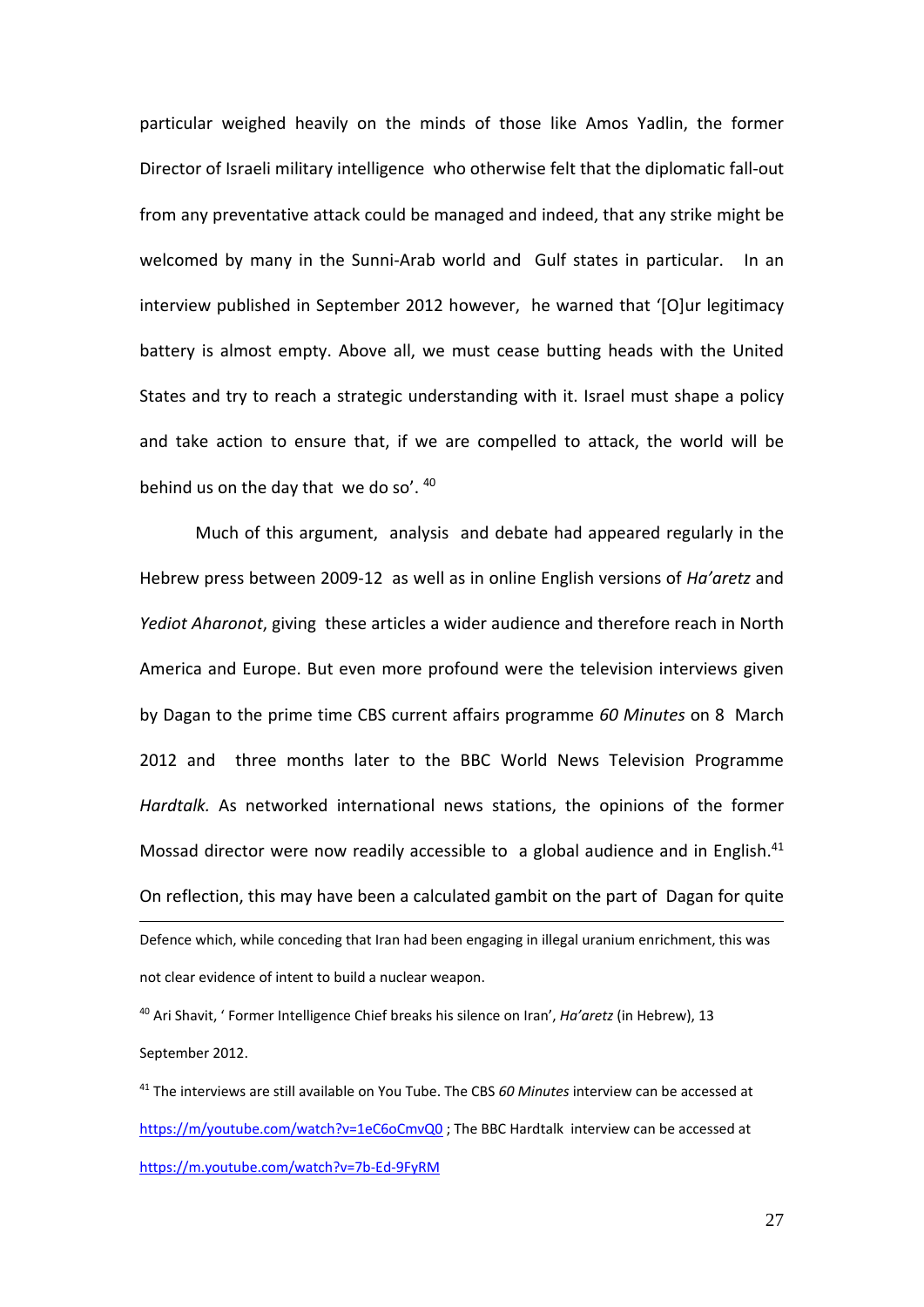reasonably, he could, given his previous position at the very apex of Israel's intelligence community, have made private entreaties to the White House. Instead, by appearing on high profile news programmes, he deliberately appealed to the wider public in North America, making the risk of the United States being dragged into another Middle East war a real possibility for a country scared deeply by the invasion of Iraq and the ongoing conflict in Afghanistan, and for a President committed to the withdrawal of all United States troops from Iraq and Afghanistan by the end of his Presidency.

Of such appearances on global news networks, Ehud Barak noted bitterly that the likes of Dagan 'travel the world, and their words weaken the considerable achievement of Israeli policy where we made the Iranian issue a major, urgent issue, not only for Israel but for the world'.<sup>42</sup> The irony of course is amid the rancour and acrimony between the government and security nexus, the end result can be used to justify the means both sides chose to impede Iran's nuclear programme. For Netanyahu, the harsh rhetoric, the signalled preparations that involved, for example, large scale air exercises over the Eastern Mediterranean, and his now infamous appearance before the UN security waving a cartoon caricature of a bomb to indicate how close Tehran was to attaining a nuclear weapons capability, did convince all it could be argued of Israel's earnest intentions should Tehran nuclear ambitions remain unchecked. The severity of the sanctions regime subsequently imposed upon Iran by the United States and the European Union therefore can be seen as vindication of this strategy, although even with the signing of the recent

<sup>42</sup> Natan Sachs, ' Israel's Spy Revolt', *Foreign Policy*, 10 May 2012, at

[http://www.foreignpolicy.com/arricles/2012/05/10/israels\\_spy\\_revolt?](http://www.foreignpolicy.com/arricles/2012/05/10/israels_spy_revolt) Accessed 14 May 2012.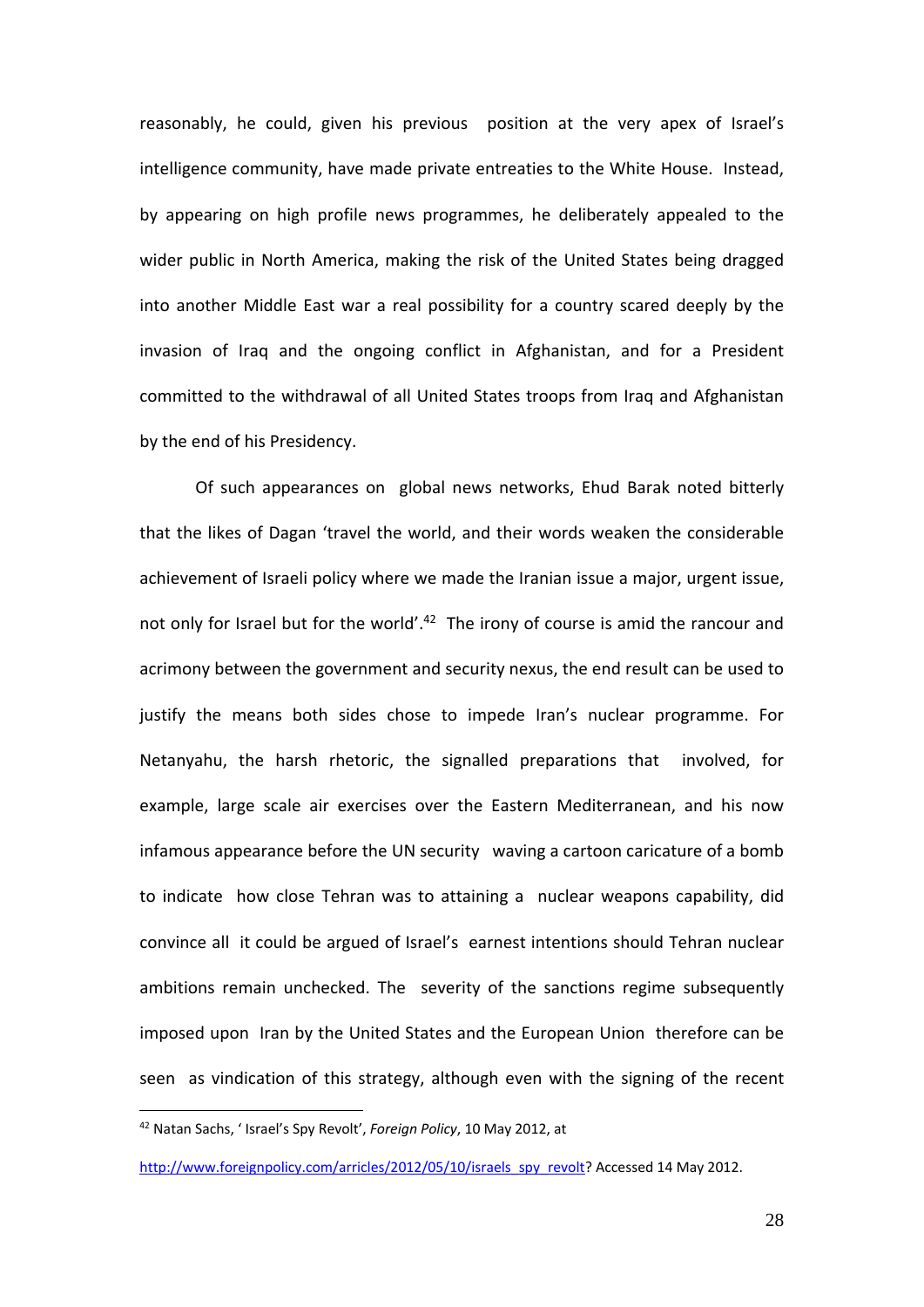accord between the P5+1 and Iran in Lausanne, Netanyahu remains convinced of Iran's continued nuclear malfeasance.<sup>43</sup>

Equally, the Security Nexus could claim, with equal validity, that its actions have prevented a strike on Iran whose outcome could well have embroiled Israel in a regional conflagration whose outcome would have been far from certain, while allowing the international community time to construct a new security regime capable of containing Iran. Indeed, The United Kingdom seemed keen in particular to demonstrate to Jerusalem and indeed the wider Israeli public that these efforts went beyond the purely diplomatic endeavours of the P5+1. In the summer of 2012 when fears of an Israeli strike were most pronounced in Washington and London, the *Daily Telegraph* disclosed on its front page details of a 'private speech' by Sir John Sawers concerning the success achieved by the British Secret Intelligence Service or MI6 in thwarting Tehran's attempts to obtain a nuclear weapons capability.44 Perhaps more striking however were the apparent revelations contained in a *Mossad* report, subsequently shared with their South African

<sup>43</sup> This was certainly the view of Ronen Bergman who believed that his article for the *New York Times Magazine* with Ehud Barak was taking very seriously by former US Defence Secretary Leon Panetta who feared increasingly that Israel was preparing to strike between April and July 2012. Bergman believes that as a result, the White House, while placing pressure on Netanyahu to desist from any military action, redoubled its efforts to impose harsher sanctions against Iran. Interview with Dr Ronen Bergman, Chief Correspondent for Security and Intelligence Affairs for *Yediot Aharanot*, Tzhala, Tel Aviv, 1 August 2013. See also Amos Harel, ' Bottom Line of Congress Speech: Iran Strike off the Table', *Ha'aretz,* 6 March 2015.

<sup>44</sup> Christopher Hope, 'We foiled Iranian nuclear weapons bid, says spy chief', *The Daily Telegraph*, 13 July 2012.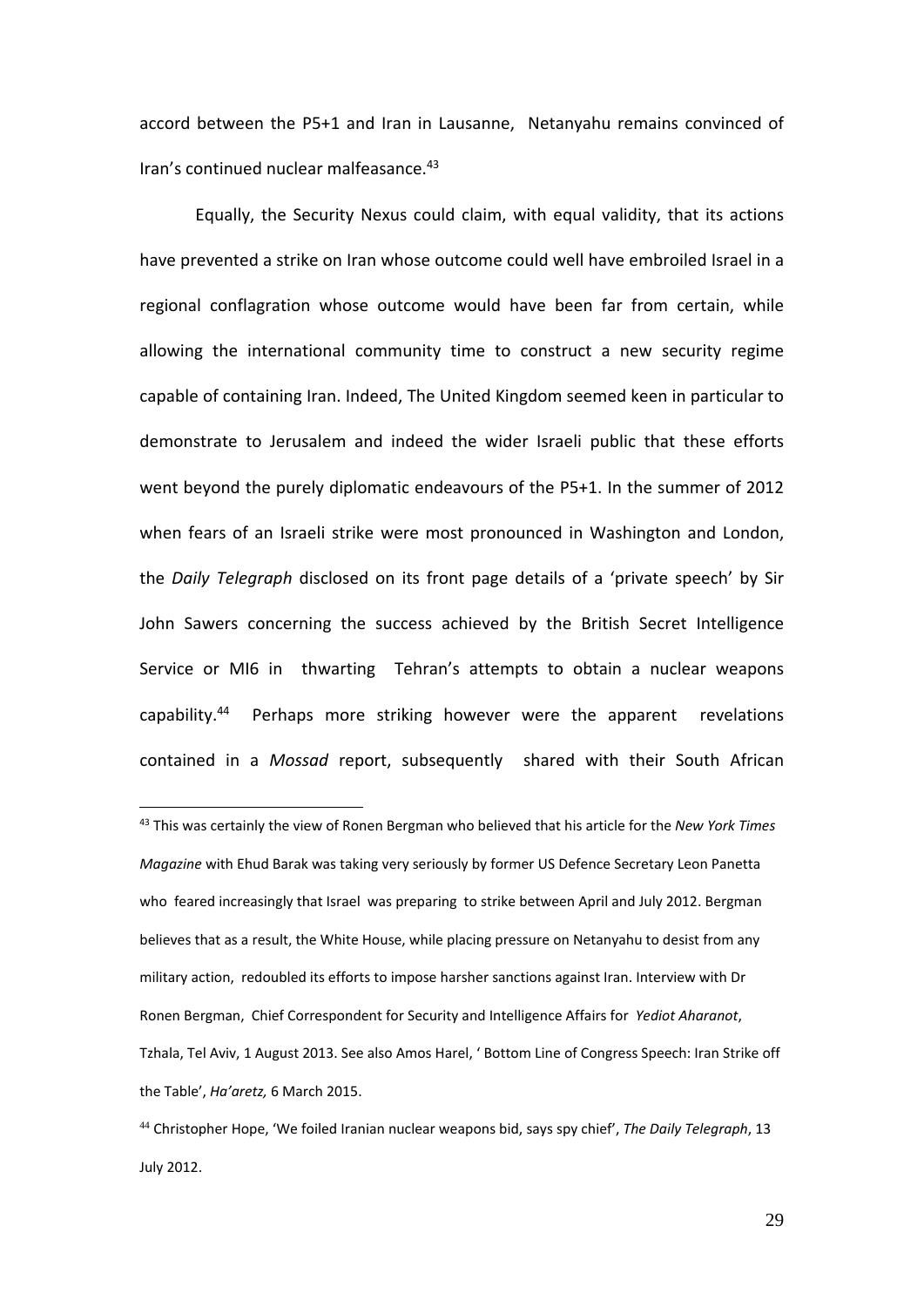counterparts in October 2012 and leaked just over two years later to the *The Guardian* newspaper and *Al-Jazeera* that claimed Tehran did 'not appear ready' to enrich uranium to the 90 per cent required to build a nuclear weapon. This was a position that clearly stood at odds with Netanyahu's more dire assessment. <sup>45</sup> Such revelations aside however, the security nexus recognised that even in this apparent era of American retrenchment from the Middle East, the political and strategic ties with Washington remain the very foundation upon which Israeli defence policy rests. Any attack by Israel on Iran without the express permission of Washington would therefore likely have incalculable consequences for Israel's future security. Indeed, given what many regard as Israel's development of its own deterrent capability based on a nuclear triad, living with a nuclear Iran might well be price worth paying when set against the potential loss of Washington as an ally.<sup>46</sup>

46 Several recent memoires published by senior military officials and policy-makers in London and Washington suggest that the threat of an Israeli preventative strike were taken seriously. In his autobiography, Lieutenant General Sir David Richards, former Chief of the British Defence Staff disclosed that the likelihood of such a strike was deemed by London to be around 40-50 per cent in the summer of 2012. See David Richards, *Taking Command* (London: Headline Publishing, 2014), pp.324-25. During a visit to Europe in February 2012, former US Secretary of Defense Leon Panetta disclosed to David Ignatius of *The Washington Post* that he feared an Israeli strike within the next four months. Despite Panetta's insistence that this was a private discussion, the subsequent story made international headlines and certainly contributed to the added diplomatic momentum towards

 <sup>45</sup> See a Seamus Milne. ' Secret cables reveal Israel's spies at odds with Netanyahu on Iran', *The Guardian*, 24 February 2015. These revelations were part of aider tranche of cables released by Wikileaks. Having left office over a year previously, it is unlikely Dagan would have had knowledge of this assessment although it clearly tilted towards his overall analysis.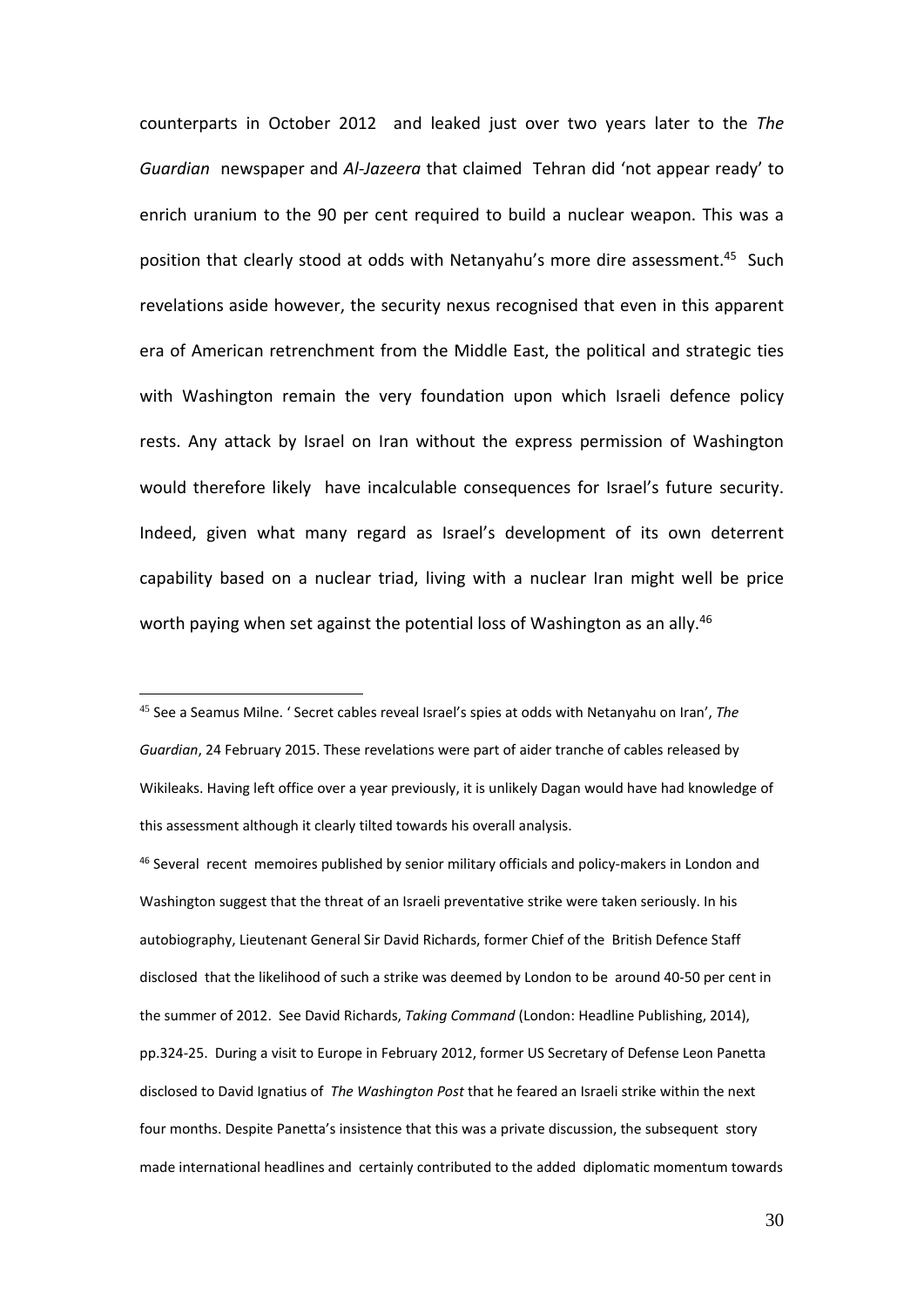But whether one takes the view that Iran is an existential threat that must be confronted, or a strategic challenge which, however malevolent towards Jerusalem, can be contained, the cumulative impact on state-security relations over how to deal with Tehran has been profound. A combination of a shift in the very nature of civil military relations, coupled with the shifting contours in the relationship between government, the media and senior intelligence officials in particular has now created a genie that cannot be put back easily in the bottle.

### *Conclusion*

On taking up his post as Director of the Mossad in 1998, Efraim Halevy was only too well aware of the damage done to the intelligence agency by excessive media interest following the botched attempt by two of its operatives to assassinate Hamas leader, Khaled Meshal in Amman, Jordan. As a consequence, he was determined to keep media intrusion surrounding Mossad operations to an absolute minimum, arguing that 'Intelligence is a plant that can only grow in darkness' and that absolute secrecy remained the bedrock of operational success'. He concluded that '[O]ur ethos is not to be in contact with the media'.<sup>47</sup>

While Halevy's words clearly pertained to operational matters, they have a contemporary resonance when examining the idea of a security nexus and how, as a distinguished epistemic community in that very realm, it can exercise influence (if not power) on an international scale. Indeed, debate over how Israel identifies and

<u>.</u>

a harsher sanctions regime against Iran. See Leon Panetta, *Worthy Fights: A Memoir of Leadership in War and Peace* (New York: Penguin Press, 2014), pp.

<sup>47</sup> Quoted in Shpiro, p.499.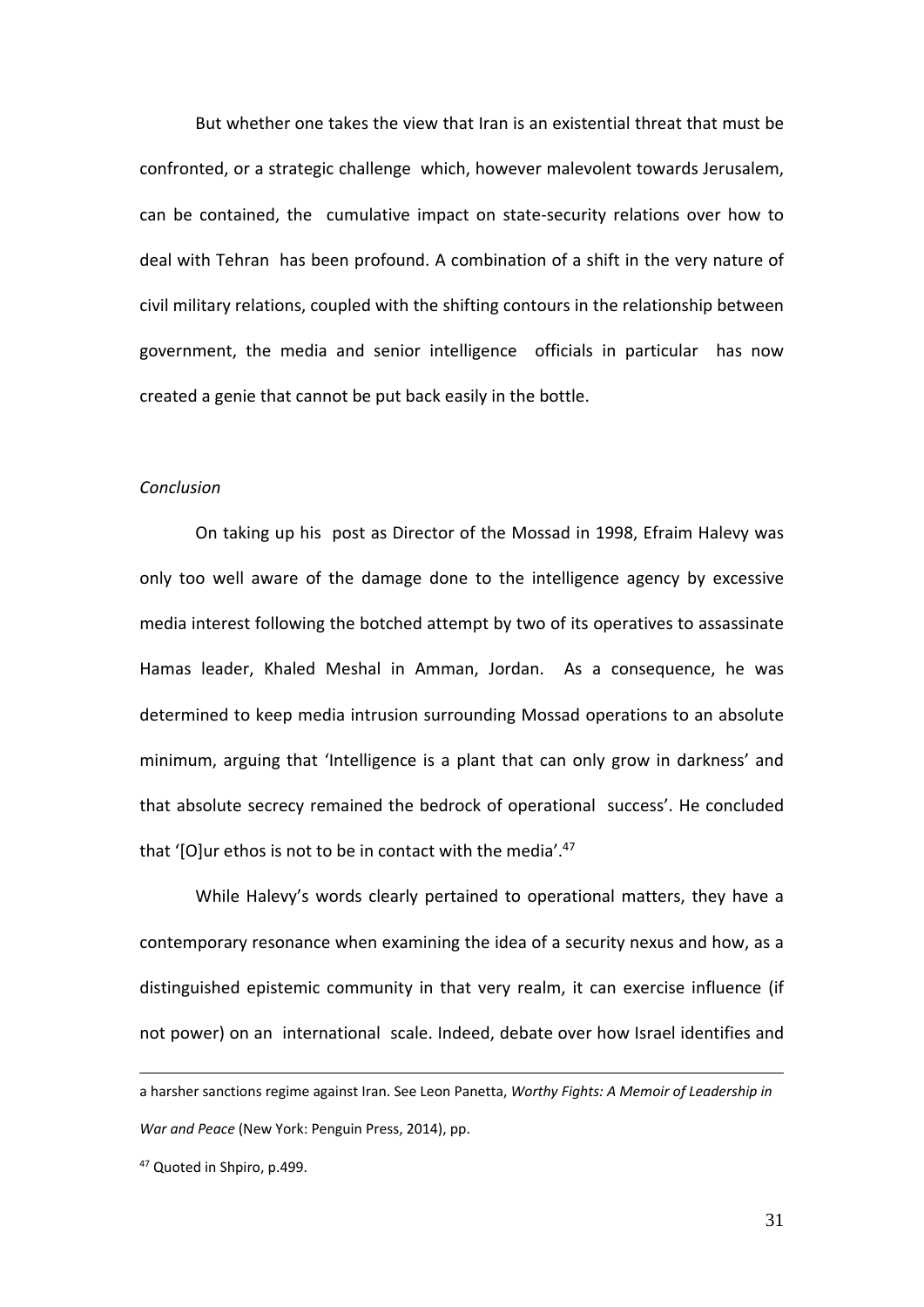follows the contours of its own security needs became a global issue where Iran was concerned, and one partly elevated to that international plane by the changing nature of the relationship described between the elected government on the one hand, and the media and security officials on the other. The Iran crisis accelerated (although did not cause) a shift away from responsibility of senior officials to the elected government of the day, and towards a reciprocal relationship with the public filtered through, at times, an all too indulgent media.

There is of course the irony that for many in Israel and the wider world, the security nexus as described has been influential in preventing a wider regional conflagration rather than its professional diplomats or indeed elected politicians. More recently, other senior security officials too have raised their concerns over what one referred to as 'Netanyahu's needless fear mongering when it comes to Iran's atomic aspirations'. Brigadier-General Uzi Eilam who for over a decade headed the Israel Atomic Energy Commission cast doubt on whether Iran even wanted to develop nuclear weapons, let alone possessed the technical ability to do so immediately. Instead, he felt it more likely that Tehran would prefer to remain a threshold state, able to exercise regional influence through latent fear that could intimidate its neighbours but without incurring the military wrath of Washington. $48$ Given his own background in the development of Israel's own nuclear and missile programmes and his access to the intelligence assessments surrounding Iran's nuclear programme, his epistemic authority was of a piece with that of the security nexus described.

<sup>48</sup> Ronen Bergman, 'Ex-atomic agency chief: Netanyahu using scare tactics on Iran nuclear programme', *Yediot Aharonot* (in Hebrew), 15 May 2014.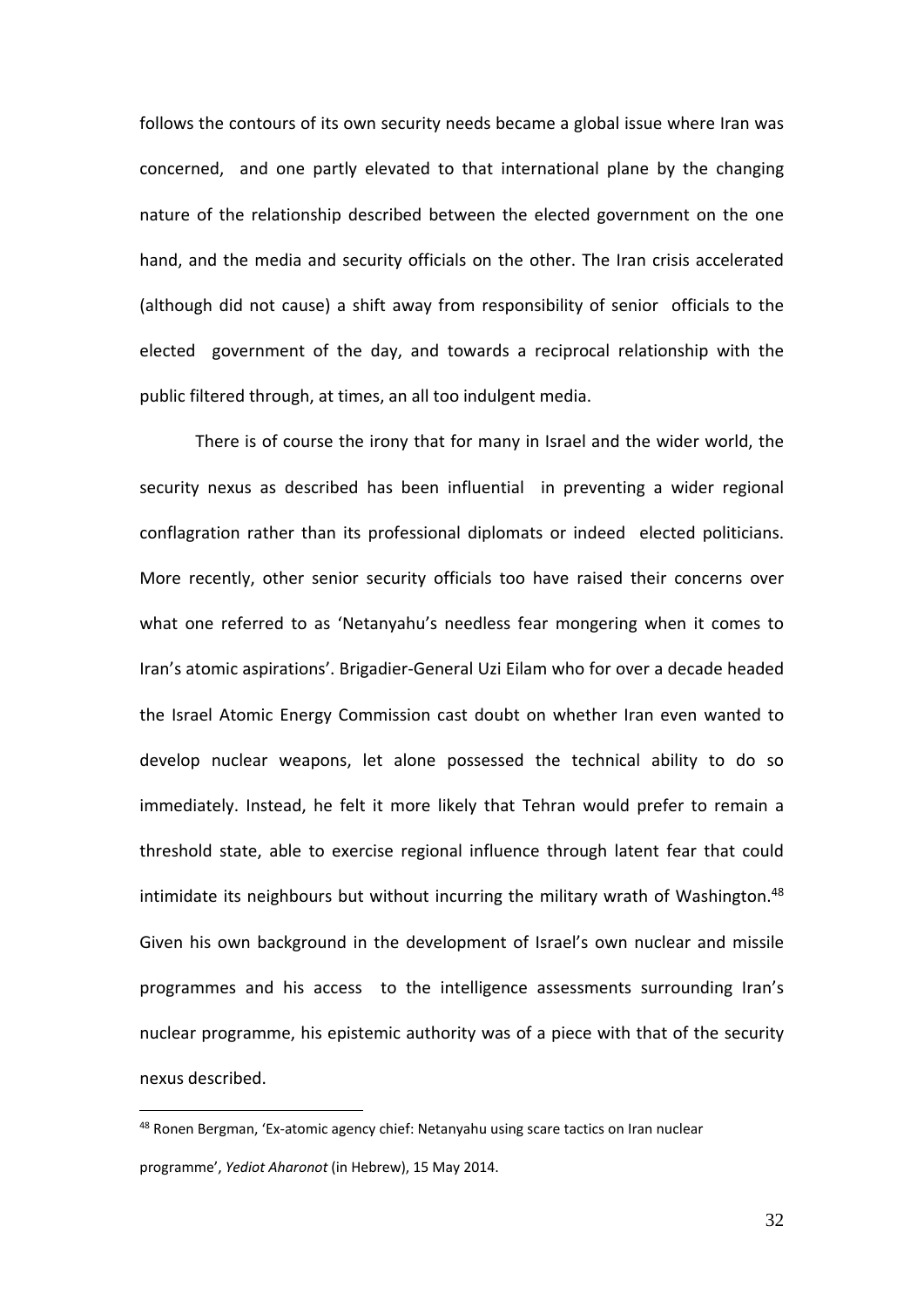In August 2015 Ehud Barak revealed, albeit inadvertently, that between 2009 and 2012 Israel came closer to attacking Iran on four occasions.<sup>49</sup> With the signing of the nuclear agreement between the P5+1 and Iran in July 2015, the risk of such strikes has been much reduced although should Tehran be found to be in material violation of the accords Israel has made it clear it reserves the right to act in defence of its national interests.But the essential dilemma for Jerusalem and its influence on the future patterns of civil-military and civil-security relationships in Israel remains: the influence (if not power) exercised by a security nexus that is unelected, accountable to few, but able to effect the security and foreign policy of the elected government of the day on issues of existential/strategic concern. Given the nature of overall public trust in government in Israel, it is a dilemma that is unlikely to be resolved anytime soon.

 <sup>49</sup> Barak David, ' Barak: Steinitz, Ya'alon thwarted Iran Strike in 2011', *Ha'aretz,* 23 August 2015; Jodi Rudoren, ' Israel came close to attacking Iran, Ex-Defense Minister says', *The New York Times,* 21 August 2015.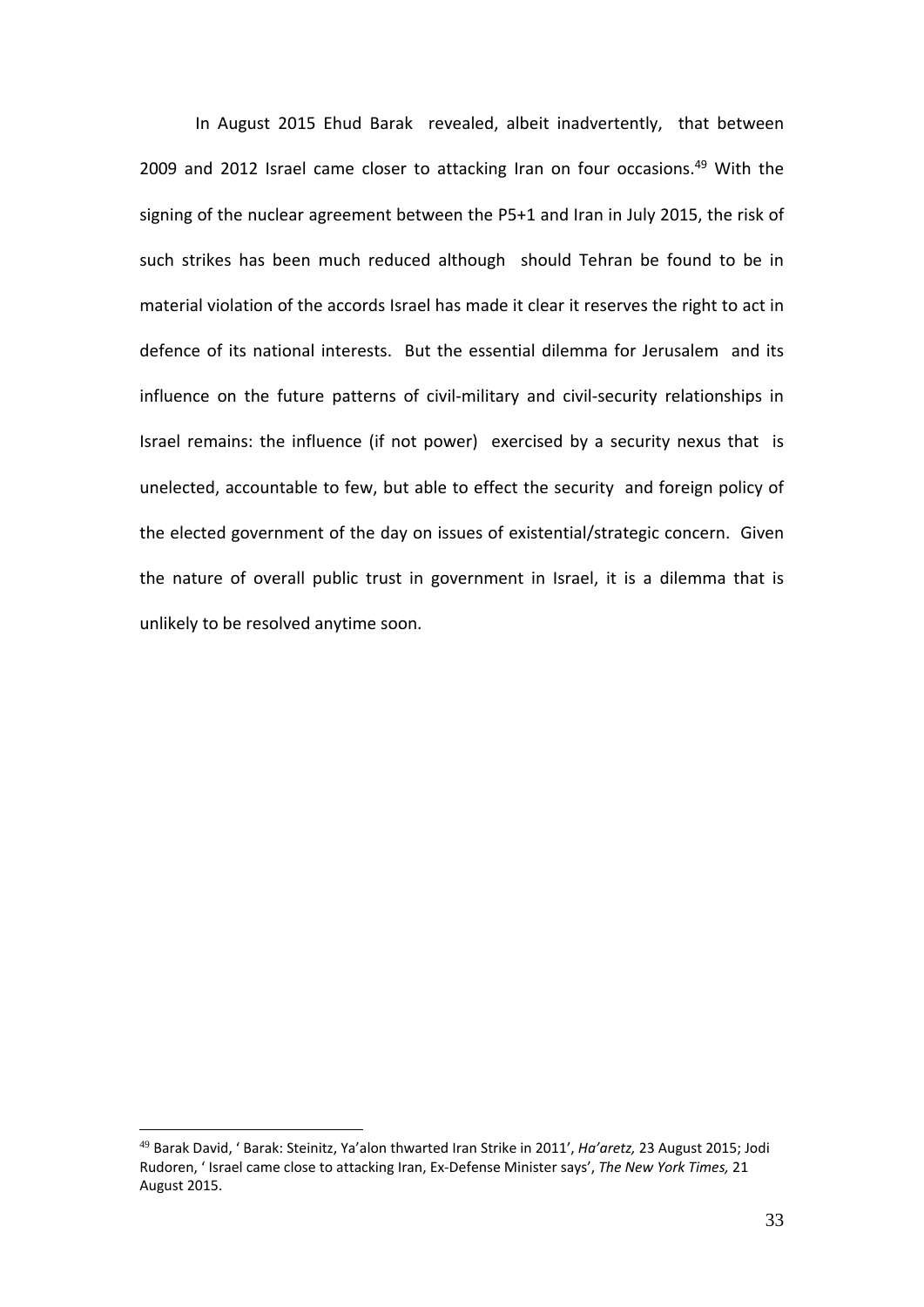### **Bibliography**

Barak, Oren and Gabriel Sheffer (eds), *Militarism in Israeli Society* (Bloomington: Indiana University Press, 2010).

\_\_\_\_\_\_\_\_\_\_\_\_\_\_\_\_\_\_\_\_\_\_\_\_\_\_\_\_\_\_\_\_ . ' Israel's Security Network and its Impact: An Exploration of a New Approach', *International Journal of Middle East Studies*, 38/2 (2006).

\_\_\_\_\_\_\_\_\_\_\_\_\_\_\_\_\_\_\_\_\_\_\_\_\_\_\_\_\_\_\_ . *Israel's Security Networks: A Theoretical and Comparative Perspective* (New York: Cambridge University Press, 2013).

Bar-On, Mordechai. ' The Generals "Revolt": Civil-Military Relations in Israel on the Eve of the Six Day War', *Middle Eastern Studies*, 48/1 (2012).

Ben Eliezer, Uri. *The Making of Israeli Militarism* (Bloomington: Indiana University Press 1998).

\_\_\_\_\_\_\_\_\_\_\_\_ . *Old Conflict, New War: Israel's Politics towards the Palestinians* (London: Palgrave-Macmillan, 2012).

Cohen, Stuart (ed). *Democratic Societies and their Armed Forces* (London: Frank Cass, 2000).

\_\_\_\_\_\_\_\_\_\_\_ . *Israel and its Army: From Cohesion to Confusion* (London: Routledge, 2008).

Goldberg, Jeffrey. ' The Point of no Return', *The Atlantic Magazine, September 2010*  at [www.theatlantic.com/magazine/print/2010/09/the-point-of-no-return/8186](http://www.theatlantic.com/magazine/print/2010/09/the-point-of-no-return/8186) Accessed 6 September 2010.

Makovsky, David. ' The Silent Strike: How Israel bombed a Syrian nuclear installation and kept it secret', *The New Yorker Magazine*, 17 September 2012.